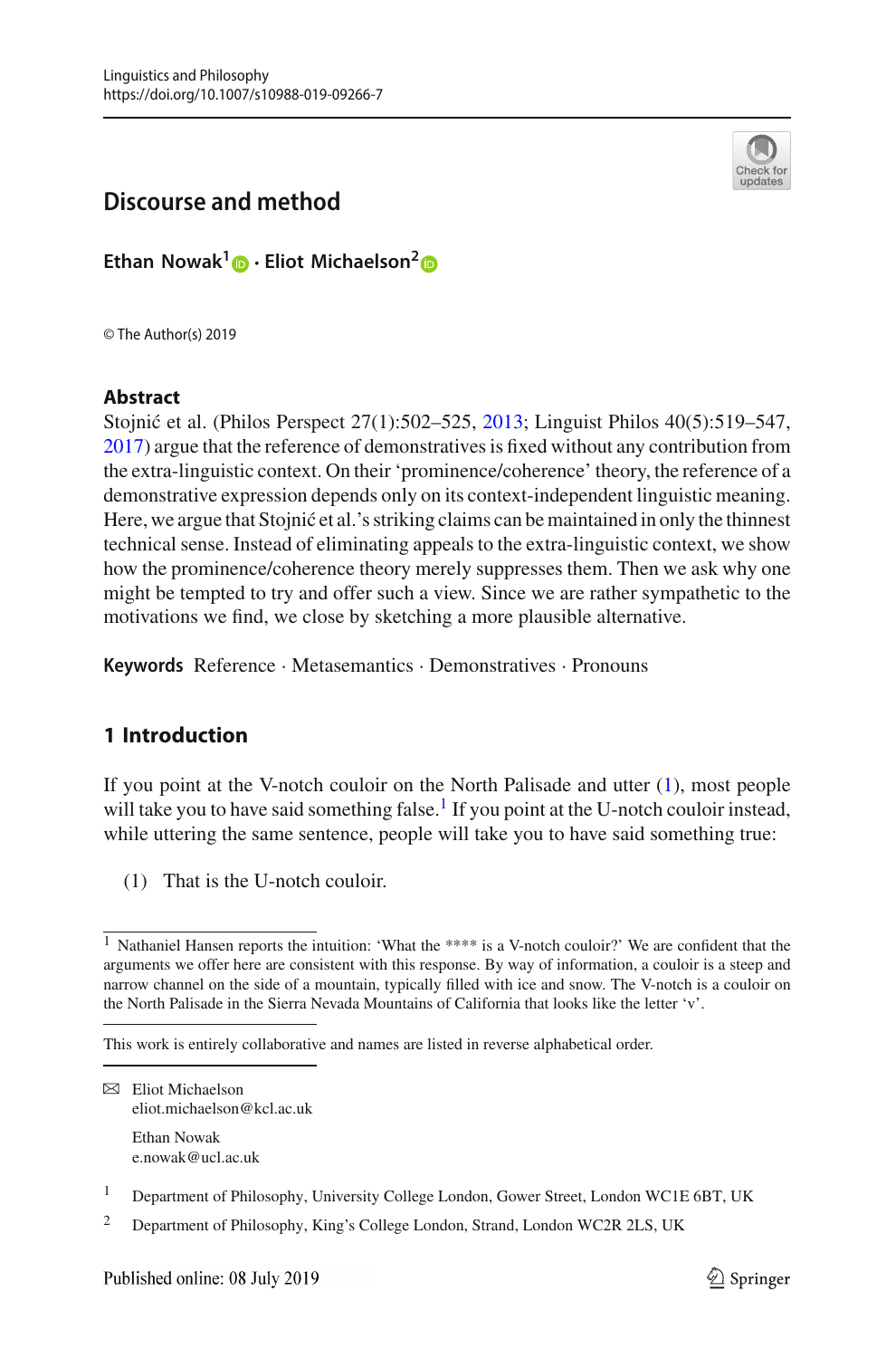Linguists and philosophers generally agree that the two utterances should be associated with different truth conditions, which result from differences in the extra-linguistic contexts in which the two utterances take place. Some think that the speaker's gesture determines which object the demonstrative picks out. Some think her referential intentions are what does this work. Some approaches weigh these two things against one another, and others invoke further considerations still.

In the Golden Age of philosophical work on demonstratives, debates between the-orists advocating one or another of these positions were treated as semantic debates.<sup>[2](#page-1-0)</sup> It was generally assumed that an adequate compositional semantic theory would take a demonstrative sentence and a context and return a determinate truth condition. More recently, philosophers have been attracted to analyses on which, semantically speaking, demonstratives are represented simply as variables. On this way of thinking, the classic disputes turn out to be disputes about which principles should be used to link contexts to particular variable assignments.<sup>3</sup>

Stojnić et al[.](#page-19-0) [\(2013,](#page-19-0) [2017](#page-19-1)) have recently attracted significant attention by rejecting the framework of the classic debates entirely. According to what they call the 'prominence/coherence' theory of demonstratives, the question of which feature of a context fixes the referent of a demonstrative is fundamentally confused. On their view, the context-independent linguistic meaning of 'that' fixes its reference without *any* contribution from speaker intentions, demonstrations, or other features of the speech situation in which the expression is used.

Our primary aim here is to show that Stojnić et al.'s striking claim can be sustained only in the thinnest technical sense. We will argue that instead of eliminating appeals to extra-linguistic context, the prominence/coherence theory simply relocates them. This relocation, in our view, fails to resolve any of the thorny questions that arise regarding the way in which the extra-linguistic context helps to determine the intuitive truth conditions of a particular use of a demonstrative sentence. Properly understood, Stojnić et al.'s proposal raises exactly the same issues—and is susceptible to exactly the same sorts of challenges—as every other extant theory of demonstratives of which we are aware.

Having established this negative thesis, we turn our attention to a discussion of its significance. We structure that discussion around two connected questions. First, why might one be tempted to offer a picture along the lines of Stojnić et al.'s? And second, if we are right that the authors fail to deliver the theoretical goods promised, might there be some other way of obtaining them? To preview: we suspect that Stojnić et al. are eager to avoid invoking the extra-linguistic context because they worry that fractious debates about which variable assignment should count as 'the one true assignment' in a context lead nowhere.<sup>[4](#page-1-2)</sup> We share this concern; what once appeared to be a healthy ecosystem of competing views has, in certain regards, begun to look like a degenerative

<span id="page-1-0"></span><sup>2</sup> Artifacts from this Golden Age include Kapla[n](#page-18-0) [\(1977,](#page-18-0) [1978](#page-18-1), [1989\)](#page-18-2), Bertole[t](#page-18-3) [\(1980\)](#page-18-3), McGin[n](#page-19-2) [\(1981](#page-19-2)), Schiffe[r](#page-19-3) [\(1981\)](#page-19-3), Wettstei[n](#page-19-4) [\(1984\)](#page-19-4), Reime[r](#page-19-5) [\(1991,](#page-19-5) [1992\)](#page-19-6), and Bac[h](#page-18-4) [\(1992\)](#page-18-4).

<span id="page-1-1"></span><sup>&</sup>lt;sup>3</sup> For discussio[n](#page-19-9), compare Rabern [\(2012a](#page-19-7), [b](#page-19-8)), Yalcin [\(2014](#page-19-9)), and Nowa[k](#page-19-10) [\(2016,](#page-19-10) forthcoming).

<span id="page-1-2"></span><sup>4</sup> For a representative sample, see Neal[e](#page-19-11) [\(2004\)](#page-19-11), Gauke[r](#page-18-5) [\(2008\)](#page-18-5), Moun[t](#page-19-12) [\(2008](#page-19-12)), Kin[g](#page-18-6) [\(2013](#page-18-6), [2014a](#page-18-7), [b](#page-18-8)), and Speak[s](#page-19-13) [\(2016,](#page-19-13) [2017\)](#page-19-14).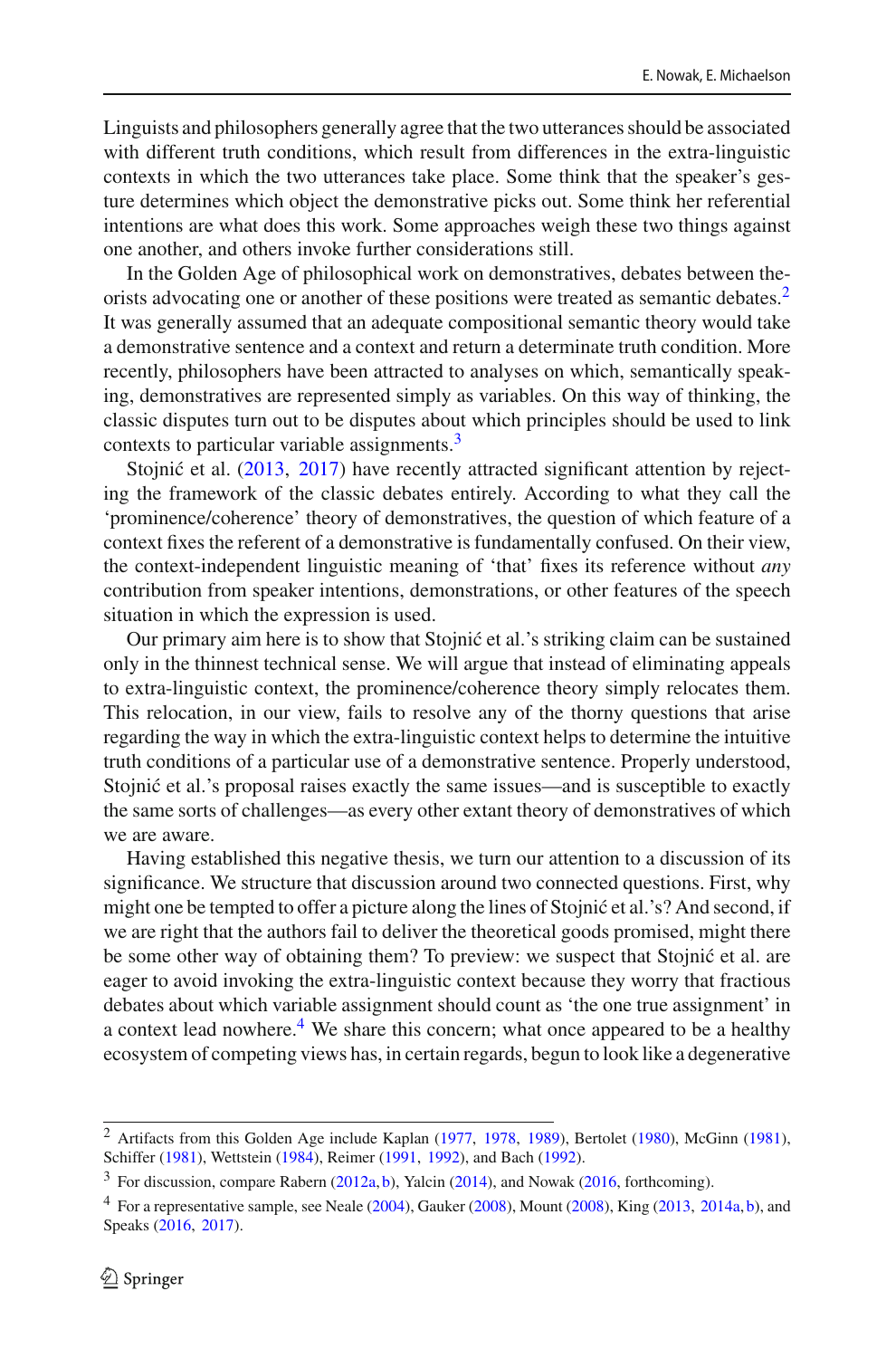research program.<sup>5</sup> To really move away from the old picture, however, we suspect that something more radical than Stojnić et al.'s suggestions might be required. One response, which we take to have at least some appeal, would be to give up the idea that demonstrative sentences in a context really have canonical truth conditions in the first place.

### **2 The prominence/coherence theory**

Here is the thesis that we want to dispute:

The semantic value of a pronoun is never determined, even partly, by extralinguistic cues; it is fixed, invariably and unambiguously, by features of its context of use governed entirely by linguistic rules. (Stojnić et al. [2017](#page-19-1), p. 519)

Except for the part about extra-linguistic cues, this thesis sounds perfectly consonant with longstanding philosophical tradition. Most theorists endorse one or another variation on the following template, according to which the semantic value of a demonstrative is fixed invariably and unambiguously by some specific feature (or specific combination of features) of its context of use[:6](#page-2-1)

<span id="page-2-2"></span>(2)  $[\text{that}]^{c,w}$  = the object ostended/intended/etc. by the speaker of *c* 

For their part, Stojnić et al. claim that the semantic value of a demonstrative in a context is the object that is at the *center of attention* in the context. They do not think their positive proposal amounts to just another way of filling out the standard template from [\(2\)](#page-2-2), however. By 'center of attention', they do not mean something determined by any actual or hypothetical person's psychological state, and by 'context of use', they do not mean a representation of the concrete speech situation in which a demonstrative is or might be tokened (Stojnić et al.  $2017$ , pp. 524–526). It is worth pausing here to elaborate on these potentially-confusing claims.

Stojnić et al. frame their view using dynamic semantic machinery on which contexts are simply sequences of objects. In their terms, the object that occupies the first position in a sequence is said to be the *most prominent*, or to be at the *center of attention*. Their key claim is that the object that occupies that position is determined by linguistic rules which require no supplementation from the speech situation.

Some of those rules, which are characterized in terms of functions from contexts into contexts, have recognizable analogues in existing work on dynamic semantics. The rule Stojnić et al. associate with the existential quantifier, for example, takes an arbitrary input context and returns a variation on which the order of the objects is preserved, but on which they are all shifted down one place in the sequence to allow the introduction of a new object in the first position. This means that demonstrative expressions that occur after an indefinite will refer to it anaphorically, assuming nothing else intervenes. Witness:

<span id="page-2-0"></span><sup>5</sup> Compare Lakato[s](#page-18-9) [\(1974\)](#page-18-9).

<span id="page-2-1"></span><sup>6</sup> Read [\(2\)](#page-2-2): the extension of 'that' with regard to any context of utterance and circumstance of evaluation is the object ostended by the speaker of the context. Compare semantic theories from Kapla[n](#page-18-0) [\(1977,](#page-18-0) [1978](#page-18-1)), Reime[r](#page-19-5) [\(1991,](#page-19-5) [1992\)](#page-19-6), Bac[h](#page-18-4) [\(1992](#page-18-4)), Salmo[n](#page-19-15) [\(2002\)](#page-19-15), and Capla[n](#page-18-10) [\(2003](#page-18-10)).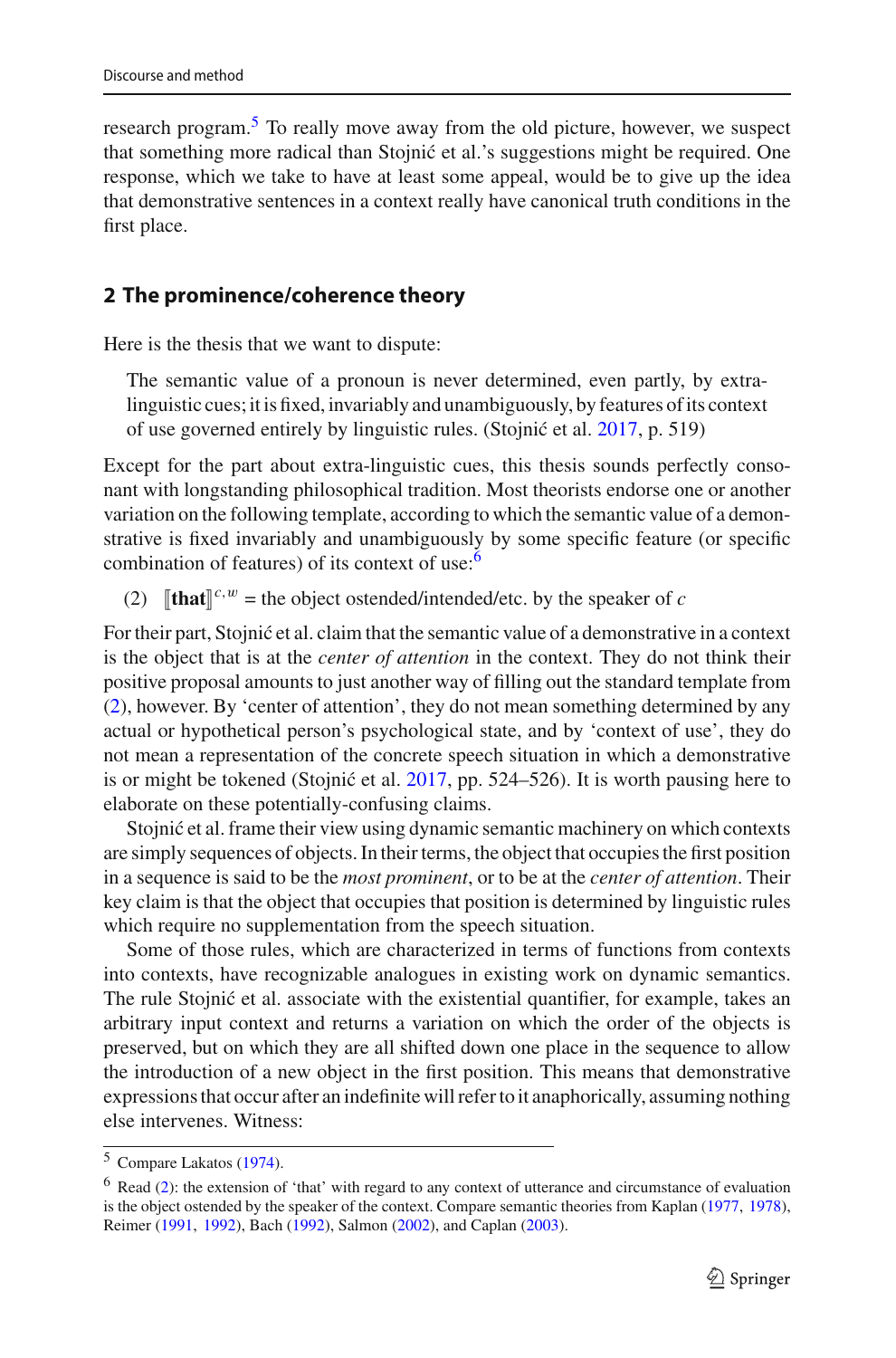<span id="page-3-3"></span>(3) A man walked in. He sat down.

Stojnić et al. model this discourse by means of the following series of updates, where ' $\alpha$ ' represents the existential quantifier and ' $\omega$ ' a pronominal element that picks out the first object in the sequence with regard to which it is evaluated: $7$ 

<span id="page-3-2"></span>(4)  $\langle \alpha 0 \rangle$ ; [man(@)]; [walk.*in*(@)]; [sit.*down*(@)]

The operation associated with the existential quantifier takes an input context and adds an unspecified new object to the first (the 0-th) position, moving all the other objects down one spot (Stojnić et al. [2017](#page-19-1), p. 527).<sup>8</sup> The remaining updates specify conditions on the new object. Analyzed as per  $(4)$ , sentence  $(3)$  is true with respect to a model and an input context just in case there is some object in the model that is a man who walked in and sat down. Intuitively, that is the right result.

Most of the update operations that Stojnić et al. define implement coherence relations of the sort described by Kehle[r](#page-18-11) [\(2002\)](#page-18-11), and are used to provide an account of the resolution of pronominal anaphora. Instead of relying on speakers' and interpreters' general pragmatic competence, Stojnić et al. claim that coherence relations encoded in the grammar modify prominence relations, which in turn provide referents for pronouns. While this is an intriguing idea, we will focus here primarily on those instances where—even according to Stojnić et al.—coherence relations play a fairly minimal role. This will simplify the dialectic to follow.<sup>[9](#page-3-4)</sup>

For now, we want to focus on a pair of operations that have a specific role to play in the interpretation of deictic uses of demonstratives. Both of those operations import objects into the linguistic context from the extra-linguistic context.<sup>[10](#page-3-5)</sup> One of them,  $\pi$ , is used when a demonstrative occurs together with a pointing gesture. The other,  $\sigma$ , is used in cases where a demonstrative is tokened without an accompanying gesture.

Consider (1) again:

[\(1\)](#page-0-0) That is the U-notch couloir.

Intuitively, this sentence should be true in a context in which the speaker is pointing at the U-notch couloir. Stojnić et al. derive that result by offering the following analysis:<sup>[11](#page-3-6)</sup>

<span id="page-3-7"></span> $(5)$   $\langle \pi 0U\text{-}notch \rangle$ ; [*is*.*the*.*U*.*notch*.*couloir*(@)]

<span id="page-3-0"></span><sup>7</sup> For present purposes, no harm will come from ignoring differences between the sets of features (e.g. number, grammatical gender, person) that characterize various pronouns and demonstrative elements. We have no wish to contest that Stojnić et al.'s system is capable of handling these.

<span id="page-3-1"></span><sup>8</sup> We must confess that we are unsure what exactly an 'unspecified new object' amounts to here. Perhaps this is just shorthand for a set of instructions, i.e. 'select an arbitrary object from the model'. If not, we worry that this sounds a great deal like Russel[l](#page-19-16) [\(1903\)](#page-19-16)'s claim that the indefinite description 'a man' denotes an ambiguous man—a claim which has proved notoriously difficult to make sense of, and which Russell himself subsequently abandoned for just these reasons.

<span id="page-3-4"></span><sup>9</sup> We take up the role played by coherence relations in §3.2, as they are helpful for understanding how Stojnić et al[.](#page-19-1)  $(2017)$  $(2017)$  think about demonstratives unaccompanied by pointing gestures.

<span id="page-3-5"></span><sup>&</sup>lt;sup>10</sup> The operatio[n](#page-18-0)s in question, that is, import objects from the context, construed after the fashion of Kaplan [\(1977](#page-18-0)), into the context, construed à la Hei[m](#page-18-12) [\(1982\)](#page-18-12).

<span id="page-3-6"></span><sup>11</sup> Where '*U-notch*' is a meta-language name for the U-notch couloir. Read [\(5\)](#page-3-7) as an instruction to first put the object designated by 'U-notch' into the 0-slot of the input context, whatever it may be, and then to test the result against the condition that the top object be the U-notch couloir.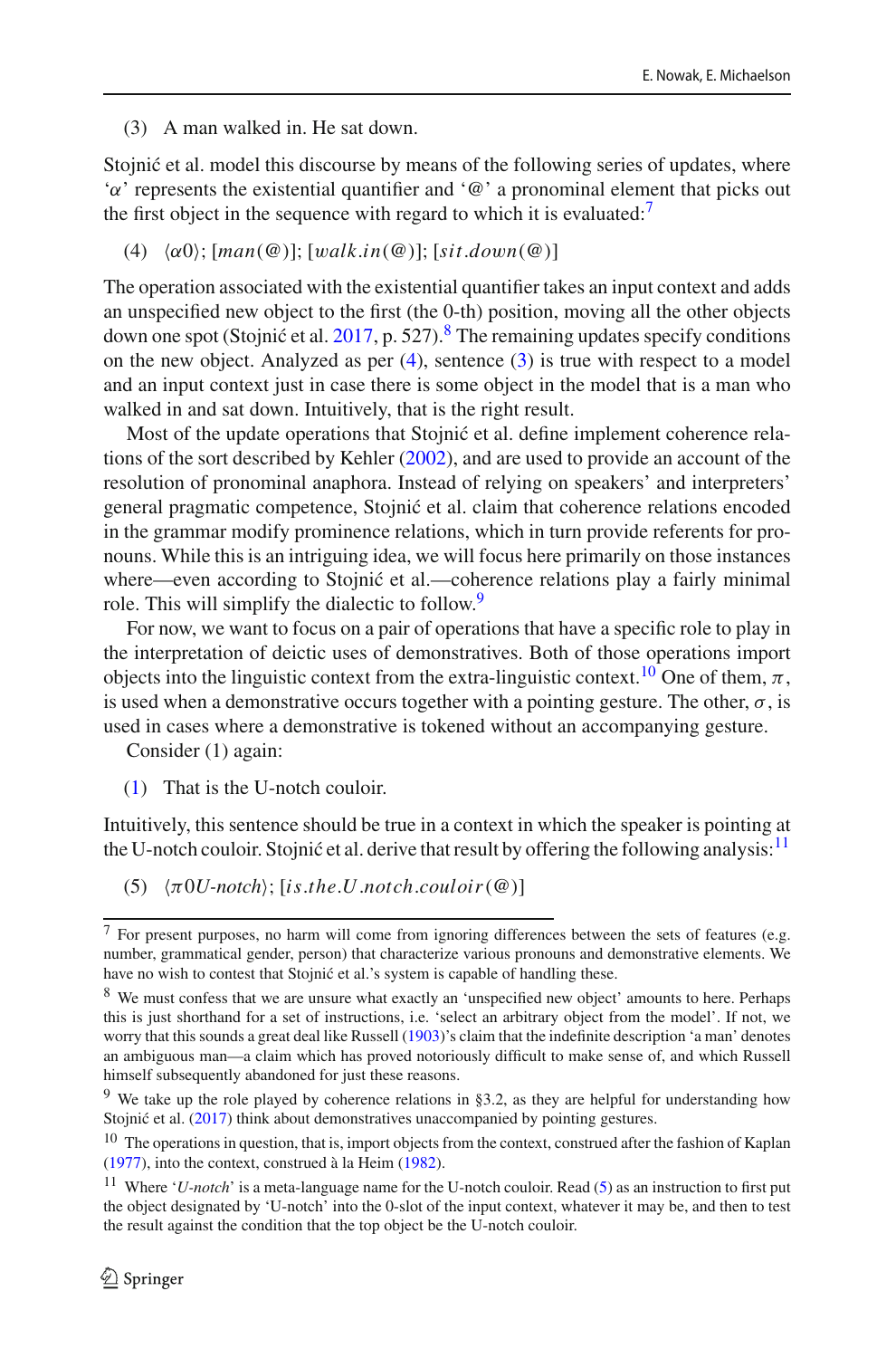When a demonstrative is uttered together with a pointing gesture, Stojnić et al. say that the gesture contributes a  $\pi$ -update to the LF associated with the demonstrative sentence (Stojnić et al.  $2013$ , p. 516). Like the update associated with the existential quantifier,  $\pi$ -updates modify the input context by adding a new object to the top slot. Unlike the existential update, however,  $\pi$ -updates involve a determinate object—the object ostended by the person uttering the demonstrative.<sup>[12](#page-4-0)</sup>

If we use [\(5\)](#page-3-7) to analyze [\(1\)](#page-0-0), we make the correct prediction about the intuitive truth value of the sentence in the situation described.<sup>13</sup> The  $\pi$ -update modifies the input context so that the U-notch couloir is the first object in the sequence; every other object moves down one position. The demonstrative element, @, picks out the top object in the context, which is then checked against the condition of being the U-notch couloir. We end up with the result that  $(1)$  is true with regard to a model and an input context just in case the U-notch couloir is in the domain of the model and is identical with the U-notch couloir.[14](#page-4-2)

The same basic strategy is used to explain the intuitive data in cases that do not involve gestures. If we are standing on the Palisade Glacier, looking southwest towards a prominent channel of snow and ice that breaks up a rock face,  $\frac{15}{15}$  you might use [\(1\)](#page-0-0) to say something true without pointing at anything. According to Stojnić et al., the LF associated with [\(1\)](#page-0-0) in such a case would be:

## (6)  $\langle \sigma 0s_0 \rangle$ ; [*is.the.U.notch.couloir*(@)]

Whereas the  $\pi$  operation involved an individual constant, the  $\sigma$  operation features a term denoting a situation, in the sense of Barwise and Perr[y](#page-18-13) [\(1983](#page-18-13)) and Kratze[r](#page-18-14)  $(2002)$ .<sup>[16](#page-4-4)</sup> Stojnić et al. do not address the question of how this situation is determined in great detail, but their discussion of examples suggests that it will typically be a part of the situation in which the speech act occurs. A  $\sigma$  operation has the effect of taking the central individual, the central location, and the central event from the relevant

<span id="page-4-0"></span><sup>&</sup>lt;sup>12</sup> Actually, Stojnić et al.'s proposed operator is more flexible than this, being able to push objects to other slots in the sequence as well.  $\langle \pi 1U\text{-}notch \rangle$ , for instance, would push *U-notch* to the second slot in the sequence, the 1-slot. We elide this additional complexity, however, as it is used to deal with sentences involving multiple pronominal elements and we will consider no such sentences below.

<span id="page-4-1"></span> $13$  We would note, however, that [\(5\)](#page-3-7) is true in all possible worlds; in other words, it is necessary. This derives from the fact that being a U-notch couloir is an essential property of the referent of the meta-language name *U-notch*, given that we have stipulated the referent of that name. It strikes us as highly implausible that any utterance of [\(1\)](#page-0-0) will be necessary. After all, in some nearby possible worlds, the couloir will, due to slightly different patterns of erosion, resemble a 'v' more than a 'u'.

<span id="page-4-2"></span> $14$  We leave it to the reader to set up the case in which [\(1\)](#page-0-0) is uttered by someone pointing not at the U-notch, but at the V-notch or at something else entirely.

<span id="page-4-3"></span><sup>&</sup>lt;sup>15</sup> Michaelso[n](#page-19-17) [\(2013\)](#page-19-17) points out that directed glances might, in fact, be considered a sort of gesture. If you are inclined to agree, you should analyze this example using a  $\pi$  update instead of  $\sigma$ , and reframe the example using an object that could be picked out by way of a demonstrative in the absence of any obvious gazing, like a loud noise, a smell, or a tremor.

<span id="page-4-4"></span><sup>&</sup>lt;sup>16</sup> Hat tip to Lock[e](#page-19-18) [\(1689](#page-19-18)) for providing the substrate of minimal situations that today's theoretical edifice adheres to.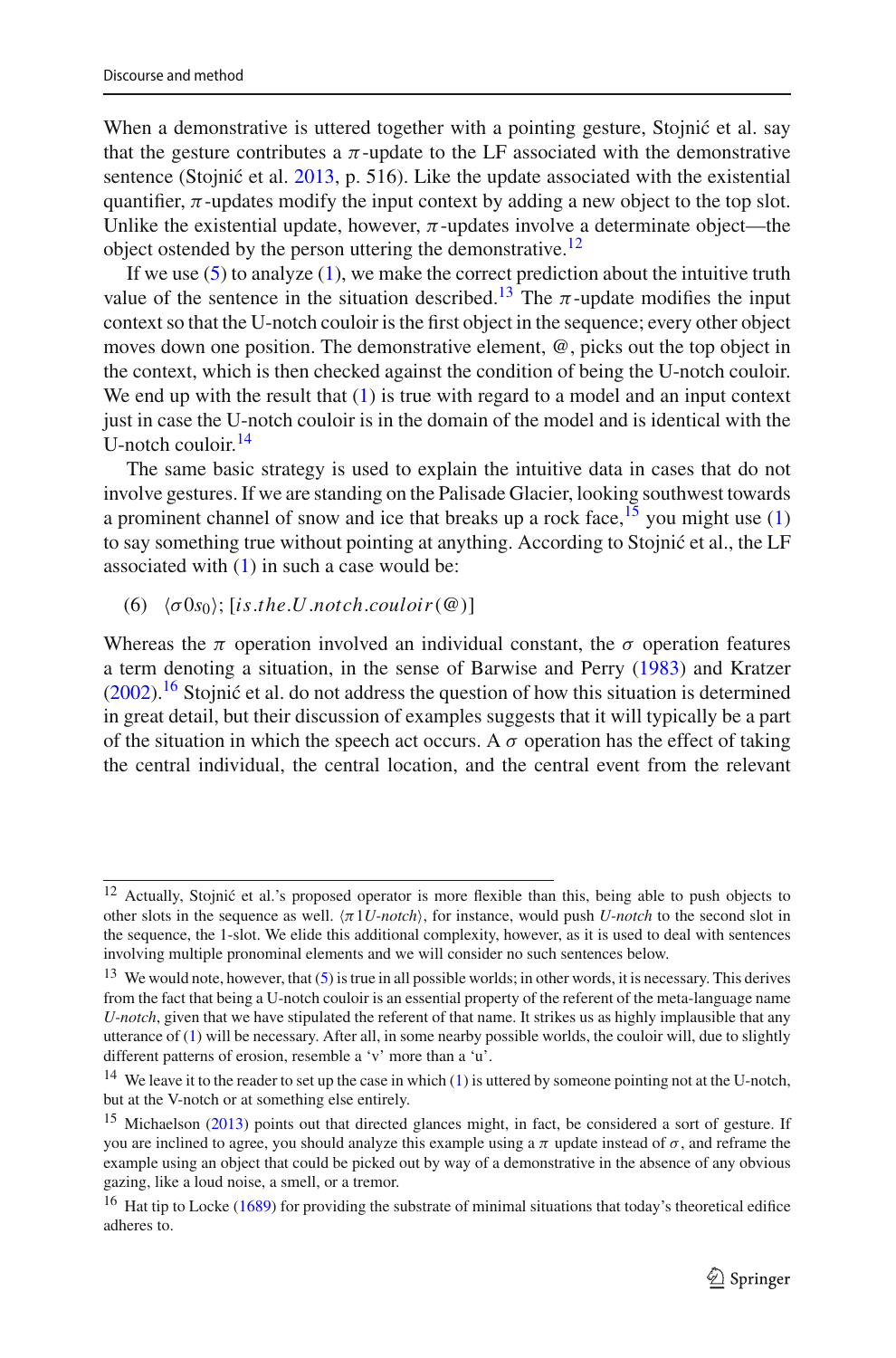situation and putting them into the top three spots of the context, pushing all other objects down accordingly (Stojnić et al.  $2013$ , p. 516).<sup>[17](#page-5-0)</sup>

In the case where we are standing on a glacier and you speak without pointing, they will say that the central object of the situation in question is the U-notch couloir. So, the input context is modified in such a fashion that the new top object is the U-notch couloir. When the demonstrative element is interpreted, then, it picks out the U-notch, which of course satisfies the condition of being the U-notch.

#### **3 Old problems in a new guise**

We accept that there is a perfectly clear sense in which the semantic value of a demonstrative, on Stojnić et al.'s account, does not depend on the extra-linguistic context in which it is uttered. We submit, however, that there is just as clear a sense in which the extra-linguistic context plays as significant a role for them as it does for everyone else. While there may well be genuine work for their machinery to do—this seems especially likely where the treatment of anaphora is concerned—it is important to recognize that by itself, that machinery does nothing to address the fundamental questions raised by the basic demonstrative data.

At the end of the day, what we expect from a theory of demonstratives is an answer to the question of why two different truth conditions should be associated with a demonstrative sentence when it is uttered on two occasions by someone pointing at two different objects. Historically, this was usually been taken to be a semantic question; demonstratives were assumed to be semantically sensitive to context, and the challenge was to identify the particular contextual feature or features they track. More recently, the idea that the question is a post-semantic one has gained traction; demonstratives are treated as variables in the compositional semantics, and the challenge of the intuitive data is to identify the principles that link a context of utterance to a particular variable assignment. If Stojnić et al. are right about the semantics ('that' picks out the top object in a context) and metasemantics (the top object is determined by  $\pi/\sigma$ -updates) of demonstratives, the intuitive challenge might manifest in yet another guise, but it does not simply dissipate. Now we must ask: in virtue of what should we associate a particular  $\pi/\sigma$ -update with a particular speech situation? We see no way of answering that question without invoking details of the extra-linguistic context.

#### **3.1 Deixis by pointing**

As we have just seen, analyzing [\(1\)](#page-0-0) as per [\(5\)](#page-3-7) gets us the expected truth conditions for cases where the speaker is pointing at the U-notch:

- [\(1\)](#page-0-0) That is the U-notch couloir.
- $(5)$   $\langle \pi 0U\text{-}notch \rangle$ ; [*is*.*the*.*U*.*notch.couloir*(@)]

<span id="page-5-0"></span> $17$  Again, we are eliding some of the complexities of Stojnić et al.'s system here. In its fullest framing, their system also includes more complex pronominal elements than '@', elements which are, for instance capable of accessing the 1-slot or 2-slot. This proves useful in modeling the behavior of demonstratives like 'there' or 'then', which are used to refer to places or times rather than the individuals which typically inhabit the 0-slot (Stojnić et al. [2013](#page-19-0), p. 518). Effectively, '@' abbreviates '@that'.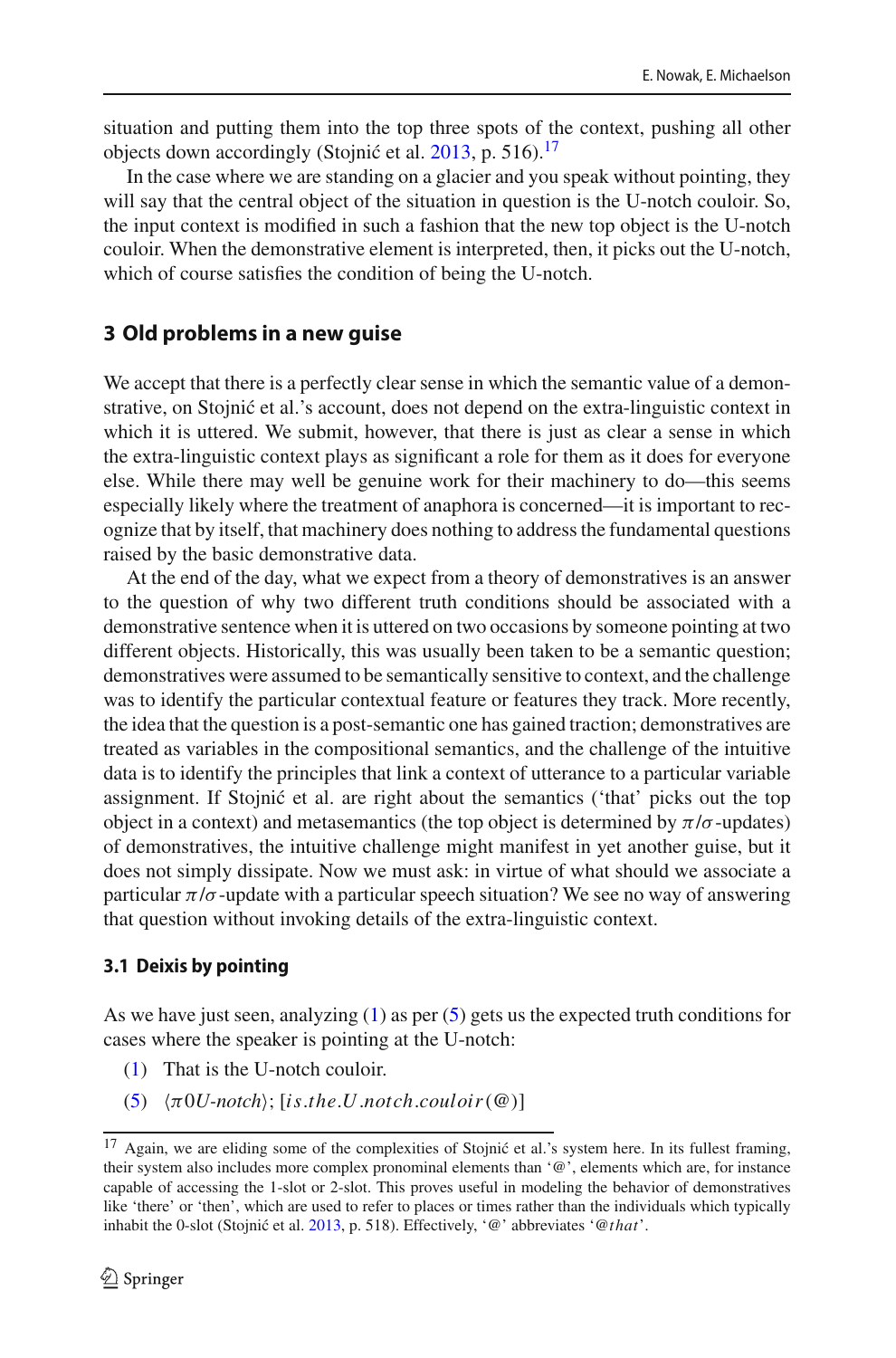As Stojnić et al. emphasize,  $(5)$  has a perfectly determinate meaning that is constant across both concrete speech situations and also across contexts, taken in the authors' technical sense. We fail to see, however, how this fact makes [\(1\)](#page-0-0) interestingly insensitive to context, understood in the more traditional, Kaplanian sense. If we accept Stojnić et al.'s proposal, the challenge of explaining the intuitive data takes the form of the following question: why should we analyze  $(1)$  along the lines of  $(5)$ ? Why should we not understand [\(1\)](#page-0-0) as involving some other possible  $\pi$ -update instead—for instance,  $\langle \pi$ 0*V-notch*), or an update that puts something else altogether into the top spot of the sequence?

At this point, the available answers start to look like all the old familiar ones. We might say that [\(5\)](#page-3-7) is the right representation because the speaker intended to refer to the U-notch. Or we could say that it is because the speaker's gesture was directed at the U-notch. Or we could blend these two responses together, or say something more sophisticated still.

As far as we can tell, however, any non-deflationary response to this question is going to involve an appeal to elements of the extra-linguistic context. Even if one refuses to provide any details, saying only that 'Context determines which  $\pi$ -update is involved here,' we see no way to avoid the conclusion that it is the *extra-linguistic* context that does the work. Where [\(1\)](#page-0-0) appears discourse initially, there is simply no linguistic context to appeal to. And even when [\(1\)](#page-0-0) appears within an extended discourse, one of the interesting things about deictic uses of demonstratives is that they can shift the linguistic context by introducing new discourse referents drawn from the extra-linguistic context.

Stojnić et al.'s discussion makes clear that they think gestures bear significant explanatory weight in cases like these. They offer plausible reasons—like intralinguistic stability and interlinguistic variability—for treating gestures as full-blown linguistic expressions [\(2017](#page-19-1), pp. 528–529). Remarkably, however, the treatment they offer for the semantics of gestures does not invoke the extra-linguistic context; gestures, on their view, are semantically complete expressions like proper names, which pick out a particular referent regardless of which context they are used in.

The basic thought here is that two physically indiscernible acts of pointing can count as different gestures. So, one gesture might be a *pointing at Bill*, while another, involving what appear to be exactly the same bodily motions, might be a *pointing at Bill's shirt*. According to Stojnić et al., it is a pre-semantic matter, a matter of disambiguation, to determine which gesture some ambiguous physical motion is in fact an instance of [\(2017](#page-19-1), p. 530).

We have no wish to quarrel with this way of individuating gestures. It is worth noting, however, that there is a fairly well-developed alternative: a theorist might agree with Stojnić et al. that gestures deserve to be counted as full-blown linguistic expressions, but disagree about a gesture's contributing a determinate object independent of context. Kapla[n](#page-18-0) [\(1977](#page-18-0)) himself took gestures to be underdetermined expressions that denote ranges of possible referents rather than any specific individual or property. In fact, one of the co-authors of both Stojnić et al[.](#page-19-0)  $(2013, 2017)$  $(2013, 2017)$  $(2013, 2017)$  previously argued for just this sort of picture (specifically, in Lascarides and Ston[e](#page-19-19) [2009\)](#page-19-19). So, we find it curious that no argument is offered for the much stronger metaphysics of gestures that Stojnić et al. now endorse. These metaphysical-semantic assumptions are crucial to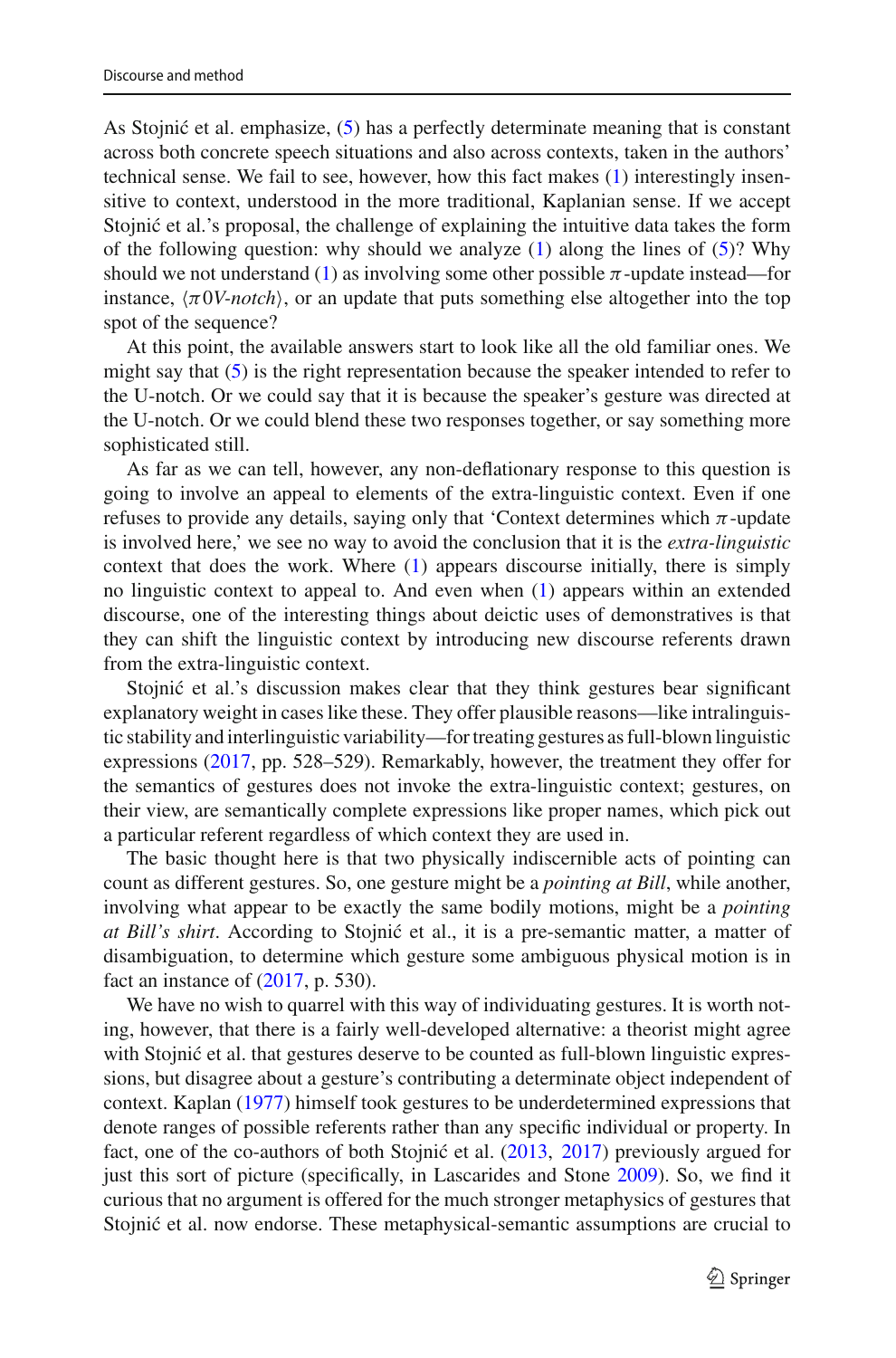the smooth running of the semantic machinery the authors rely on, yet they go entirely unsupported.

While we are ourselves inclined to follow Kaplan in thinking of gestures more like definite descriptions than proper names, for the sake of argument let us simply accept Stojnić et al.'s treatment. On their picture, there is no question of why a *pointing at Bill* has Bill as its target; that is simply part of what it is to be a *pointing at Bill*. Instead, the relevant question becomes: what makes it the case that such-and-such a bodily motion (something that can be common between two gestures, on this way of individuating things) counts, in the relevant context, as a *pointing at x*? In other words, what specifically makes this particular bodily motion into a gesture? As far as we can tell, any reasonable answer to this question is going to have to appeal to extra-linguistic context.

Consider a context in which the speaker has uttered [\(1\)](#page-0-0) while pointing in such a way that—holding fixed her location, surroundings, and the physical form of her gesture—it is metaphysically possible for her pointing to instantiate either a *pointing at the V-notch couloir*, a *pointing at the U-notch couloir*, or a *pointing at the unnamed couloir to the looker's right of the U-notch at 13,658'*. Now we are faced with three different interpretive options for the logical form of the speaker's utterance of [\(1\)](#page-0-0):

- $(5)$   $\langle \pi 0U\text{-}notch \rangle$ ; [*is*.*the*.*U*.*notch*.*couloir*(@)]
- $(7)$   $\langle \pi$ 0*V*-notch $\rangle$ ; [*is*.*the*.*U*.*notch.couloir*(@)]
- (8) -π0*couloir at 13,658*'; [*is*.*the*.*U*.*notch*.*couloir*(@)]

We take it that the natural thing to say here is that the speaker's referential intentions determine one from among the candidates as the proper disambiguation of  $(1)$ .<sup>[18](#page-7-0)</sup> That line is blocked for Stojnić et al., however, since it would entail that the extra-linguistic context plays a meaning-determining role with respect to  $(1)$ . Similarly, Stojnić et al. cannot appeal to either salience or to all-things-considered judgments rendered on the basis of various aspects of the extra-linguistic context.<sup>[19](#page-7-1)</sup>

In fact, things are even worse than this. As we have presented the example, the three possible interpretive options were that the speaker's gesture targets the U-notch couloir, the V-notch couloir, or the unnamed couloir to 'the looker's right' of the Unotch at 13,658'. The idea that the speaker's gesture might target, say, Barack Obama, was not considered. But why? The natural explanation would seem to run: Barack Obama is not present in the extra-linguistic context, and thus cannot be targeted by the speaker's gesture. One cannot gesture at what is not there.<sup>20</sup>

<span id="page-7-0"></span><sup>18</sup> Compare Kapla[n](#page-18-1) [\(1978\)](#page-18-1), Reime[r](#page-19-5) [\(1991,](#page-19-5) [1992\)](#page-19-6), and Michaelso[n](#page-19-17) [\(2013\)](#page-19-17).

<span id="page-7-1"></span><sup>&</sup>lt;sup>19</sup> See Moun[t](#page-19-12) [\(2008](#page-19-12)) for the former a[n](#page-19-4)d Wettstein [\(1984\)](#page-19-4) and Gauke[r](#page-18-5) [\(2008\)](#page-18-5) for the latter.

<span id="page-7-2"></span><sup>&</sup>lt;sup>20</sup> One might attempt to challenge this claim on the basis of so-called deferred reference, such as the pointing at a picture of Carnap, saying 'he', and purportedly referring to Carnap himself. We are unsure whether to treat such reference as a semantic or a pragmatic phenomenon (cf. Nunber[g](#page-19-20) [1995\)](#page-19-20). Regardless, our principle can be weakened to say something like: one cannot gesture at what is neither there nor represented, in context, by something which is there. This weakened principle should suffice for our purposes, as would any number of yet weaker alternatives; although Carnap is represented by the picture of him, no feature of the scene from the Palisade Glacier can plausibly be treated as a representation of Obama.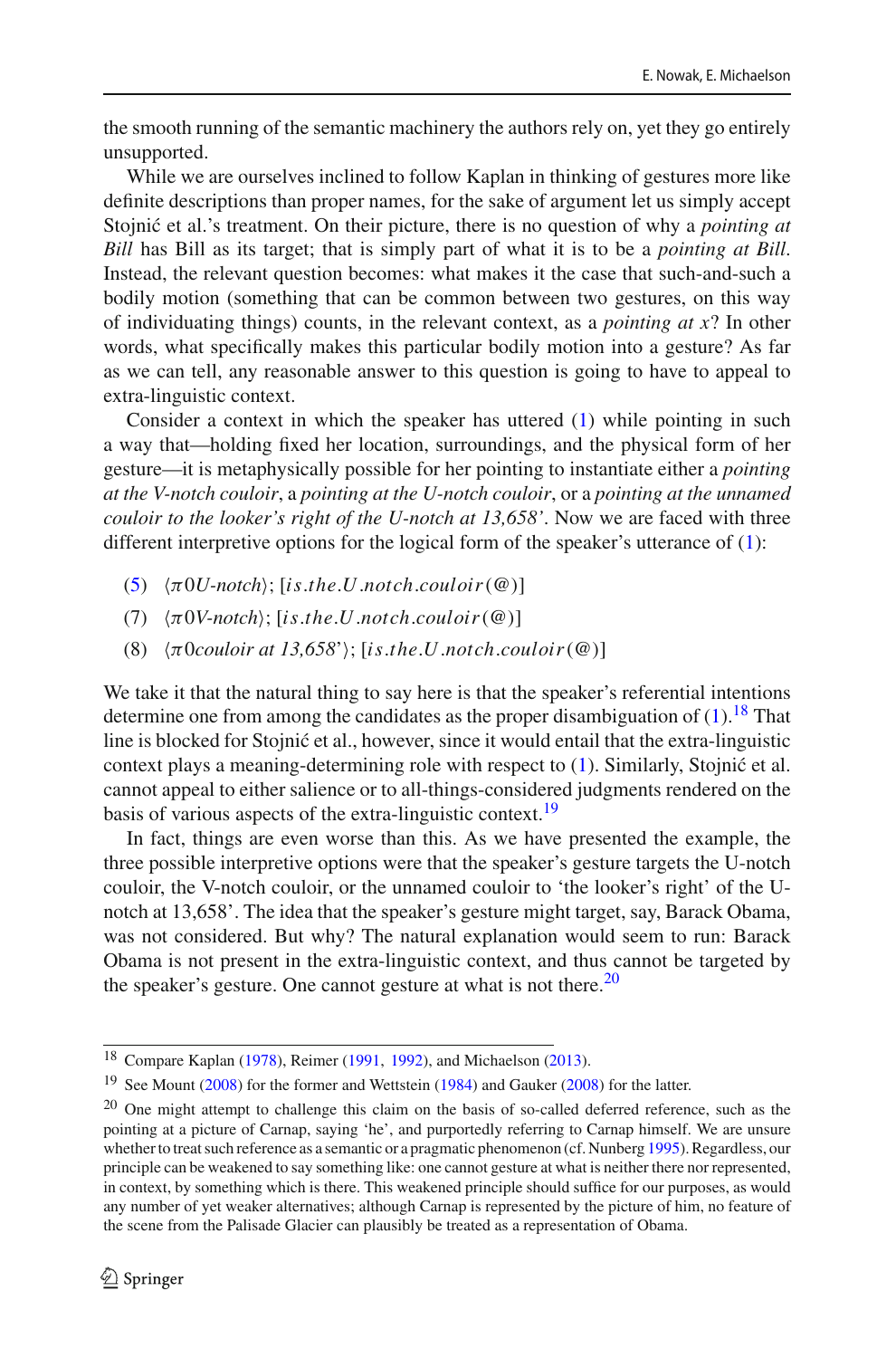Stojnić et al. cannot endorse such an explanation, however. The presence or absence of an object is a fact about extra-linguistic context, and, according to their theory, extralinguistic context plays no role at all in determining the meaning of a demonstrative. So, according to Stojnić et al., extra-linguistic context cannot constrain the possible interpretations of the physical form of a gesture—for that would be to allow that extra-linguistic context partially determines the meaning of a demonstrative.

We cannot discern any direct response to this problem of disambiguation in Stojnić et al.'s work. In their most detailed discussion of the issue, they compare the kind of disambiguation that demonstratives require, on their view, with the kind of disambiguation required in cases of lexical ambiguity:

For instance, if you say 'I am at the bank' while standing at the riverbank, this very fact might serve as a cue towards disambiguating one way; if you say 'I put some money in the bank', the plausibility of one content over another might serve as a cue that prompts a different interpretation. (Stojnić et al. [2017](#page-19-1), note 23, p. 529)

We find this analogy puzzling. We expect that most linguists and philosophers will say that cases involving lexical ambiguity are cases in which the phonological form of a sentence underdetermines its logical form. In this regard, there is a clear parallel with Stojnić et al.'s proposal. Where lexical ambiguity is concerned, however, we imagine that everyone who thinks that there are facts of the matter about which LF is expressed by a sentence on an occasion will agree that those facts are determined by some concrete features of the speech situation, like facts about the speaker's intentions, or facts about what a reasonable hearer would take the speaker to have meant. We take lexical ambiguity, then, to show that constituents that are not themselves semantically sensitive to context can nevertheless be implicated in the production of contextual effects at a higher level of description. $21$ 

Even on Stojnić et al.'s description, extra-linguistic context plays a key role in distinguishing between the possible LFs that could be associated with a sentence formed from an ambiguous expression. It is the fact that the speaker is standing at a riverbank, in their example, that favors one interpretation of 'bank' over the other. How should we reconcile this with their hostility to the idea that context plays a meaning-determining role? One strategy might be to take the authors to be endorsing a view that posits a gap between the resources available to help inter-

<span id="page-8-0"></span><sup>&</sup>lt;sup>21</sup> Stojnić et al. continue: '[W]hile we recognize that disambiguation *can* exploit a broad range of epistemic cues, we point out that, in the usual case, it exploits a set of precompiled solutions that obviate the need for open-ended reasoning about the speakers' mental states, that would require the interlocutors to construct a broad range of potential interpretations on the fly. In most cases, the cues single out the correct interpretation from a set of possible ones the speakers know in advance' [\(2017,](#page-19-1) note 23, p. 529). But this seems merely to change the subject from the question of what, metaphysically, serves to disambiguate a sentence like [\(1\)](#page-0-0) to the question of how listeners typically recover that disambiguation. Metaphysics has no need for precompiled solutions; it deals in facts, not reasoning. On the other hand, listeners, trying to identify what the speaker is talking about, might well make use of such solutions. Perhaps what Stojnić et al. mean is that there is a metaphysical correlate of these 'solutions'. But it seems to us that such correlates will need to appeal to extra-linguistic context if they are to identify objects and properties present in those contexts as referents. So, once more, the suggestion fails to deliver what has been advertised.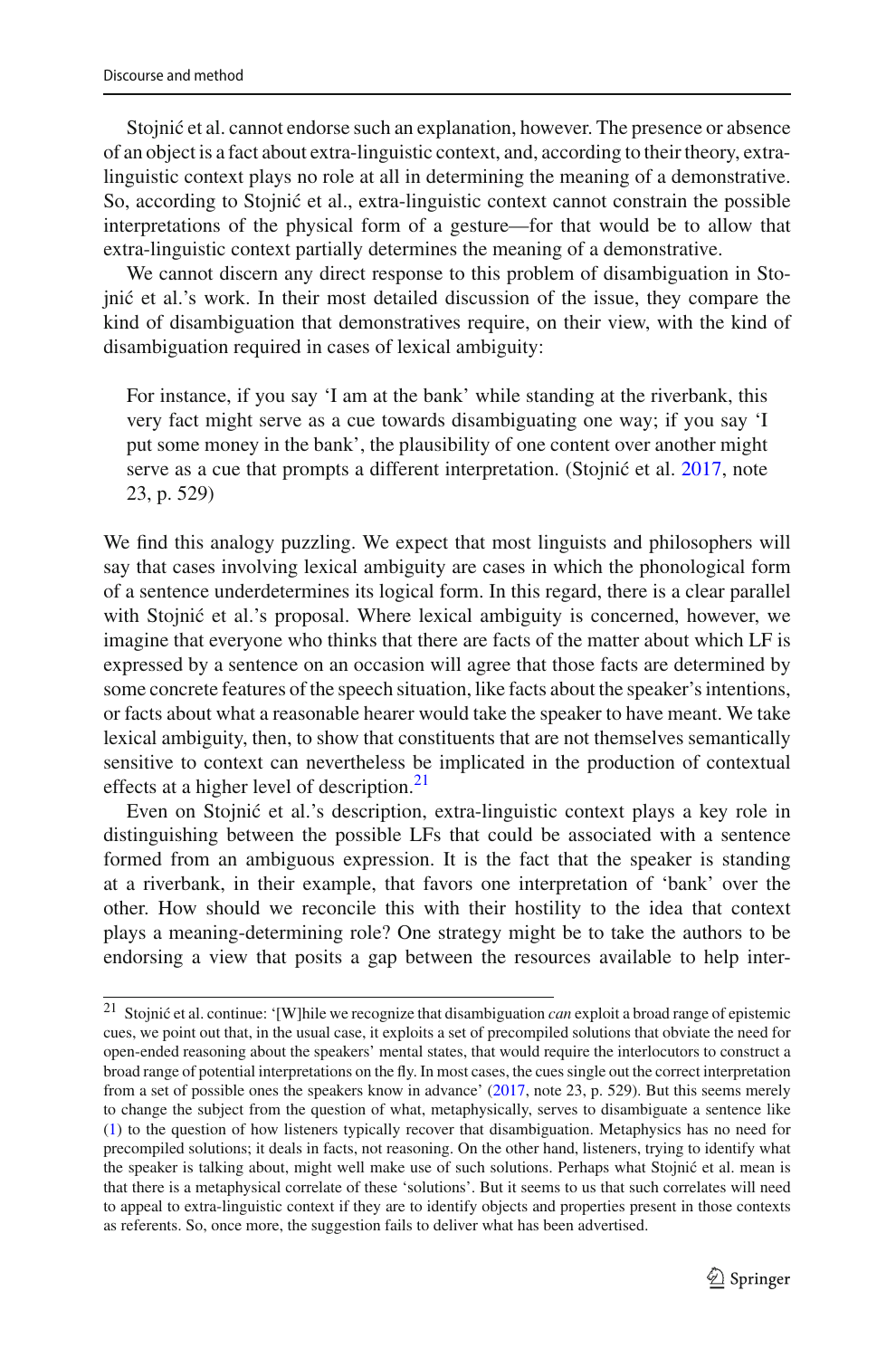preters in arriving at referential hypotheses and the resources that in fact determine reference.[22](#page-9-0)

There is clearly logical space open for a kind of error theory along these lines, on which interpreters use context to help them form hypotheses about what ambiguous sentences mean, despite the fact that in the background, as it were, the real meanings are fixed without any contextual input. We think such a view would be *prima facie* unattractive, however, as it threatens to make meanings epiphenomenal. In other words, on this sort of theory, the meanings of sentences like  $(1)$  might turn out to be completely detached from what speakers can expect to succeed in conveying by means of them. In fact, the meanings of such sentences could turn out to be something that one will *never* be able to convey by means of an utterance of that sentence. This strikes us as worrisome. Although we do not intend to defend a particular claim about which features of a context determine the reference of a demonstrative (indeed, we have doubts about whether there can be a single correct theory in this connection), and although we take it that both speakers and listeners are surely capable of being mistaken about what an ambiguous sentence means in a context, we would hesitate to endorse a theory that allows that meaning in a context can systematically come apart from what sentences are typically used to communicate in similar contexts.

Even leaving aside these worries, however, positing a systematic gap between the referents of demonstrative expressions and the objects people take to be the referents does nothing to advance us towards an actual theory of disambiguation—something that we still stand in need of if we are to fully assess the viability of Stojnić et al.'s proposed semantics and metasemantics for demonstratives. Effectively, by treating gestures as determinate linguistic items, Stojnić et al. have introduced a new and highly ambiguous item into the lexicon. That, in turn, makes the need for a theory of disambiguation all the more pressing for them, particularly if we are supposed to be able to evaluate their proposal in part on the basis of the predictions it makes.

In short, then, we take Stojnić et al.'s semantics and metasemantics for sentences like [\(1\)](#page-0-0), sentences containing a demonstrative and accompanied by a pointing gesture, to turn the question 'What determines the reference of a demonstrative (accompanied by a pointing gesture)?' into the question 'What determines the target of the accompanying gesture?' We have argued that all of the natural answers somewhere appeal to extralinguistic context. Since Stojnić et al. fail to provide an alternative, we conclude that instead of offering a theory on which the reference of demonstratives is fixed independently of the extra-linguistic context, what they have offered is more accurately conceived of as a theory on which any explicit mention of extra-linguistic context has simply been suppressed.

<span id="page-9-0"></span><sup>22</sup> We think the idea that such a gap looms in at least some cases is unobjectionable. That differences can arise between what an interpreter takes to have been expressed and what was actually expressed is presumably what allows us to intentionally mislead people; I know that you will think I meant φ, because I know about your epistemic state, but in fact I stated  $\psi$ . For the record, an earlier time-slice of Ernie Lepore, i.e. the co-author of Fodor and Lepor[e](#page-18-15) [\(2004\)](#page-18-15), agrees with us about this.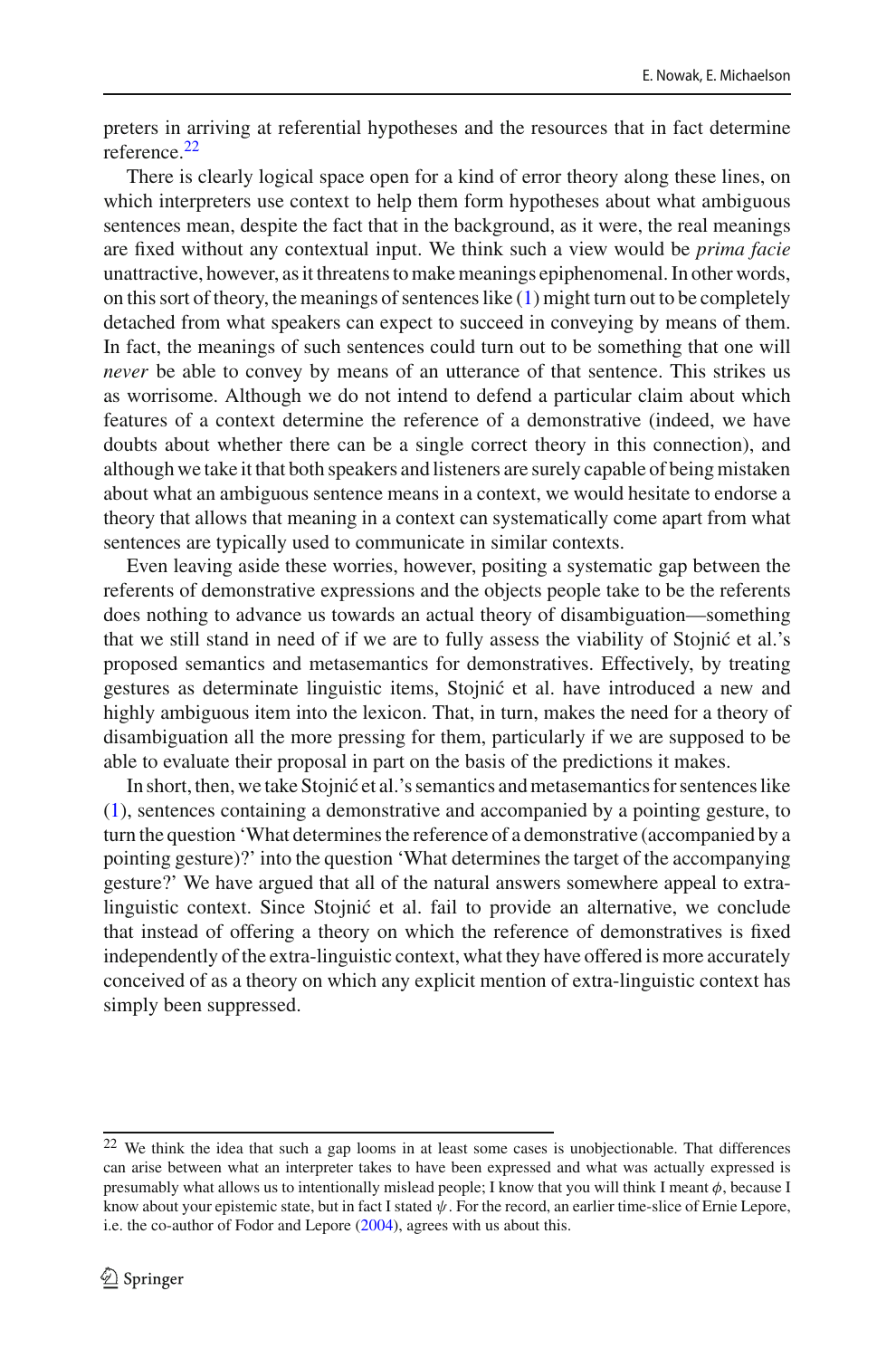# **3.2 Deixis without pointing**

Stojnić et al.'s approach to cases in which the use of a demonstrative goes unaccompanied by any pointing gesture raises essentially the same worries as those which involve pointing. In many such gestureless cases, the authors appeal to discourse relations to fix the semantic values of demonstrative expressions. However, even if we grant that discourse relations might sometimes have a role to play in resolving questions of reference, as far as we can tell, extra-linguistic context still ends up doing the heavy lifting. This comes out particularly clearly in connection with the most prominent example of deixis without pointing from Stojnić et al[.](#page-19-0) [\(2013](#page-19-0)).

In that example, [\(9\)](#page-10-0) is uttered by someone watching a cooking show in which an omelet is being fried in a pan:

<span id="page-10-0"></span>(9) That's an omelet.

Intuitively, the omelet in question should turn out to be the referent of the demonstrative. But here, as Stojnić et al. set up the case, there is no pointing gesture. This means that the strategy we considered earlier, of using a  $\pi$  update to make a certain object prominent (and thus available to serve as an antecedent for '@') will not work.

Instead of  $\pi$ , then, it might seem more promising for Stojnić et al. to appeal to their  $\sigma$  update, which requires no accompanying demonstration. On this strategy, they might offer an LF along the following lines:

(10)  $\langle \sigma 0s_0 \rangle$ ; [*is.an.omelet*(@)]

On the face of things, this LF seems like it should do the right sort of work. Recall that the  $\sigma$  operation puts the central individual from situation  $s_0$  into the 0-slot of the sequence representing the linguistic context. Supposing that the central individual from  $s<sub>0</sub>$  is an omelet, this maneuver will deliver the intuitive truth conditions for an utterance of  $(9)$ .

The maneuver, however, raises the following question: what makes the omelet the 'central individual' in *s*<sup>0</sup> (which might be interpreted as, *inter alia*, the speech situation, the scene viewed on the television, or the scene that is at issue in some conversation)? As we noted earlier, Stojnić et al. never offer a straightforward answer to this question. Some obvious possibilities might include the omelet's being maximally salient or being at the center of the speaker's attention. But neither of these options will do for them, since both rely on an obvious appeal to the extra-linguistic context.

Is there another avenue by which Stojnić et al. might secure the referent for the demonstrative from [\(9\)](#page-10-0)? Given how prominently their theory features discourse relations, a piece of theoretical machinery they frequently use to mimic the kind of work gestures do, $^{23}$  $^{23}$  $^{23}$  and given the fact that the formalizations they apply in cases of deixis without pointing all feature discourse relations, it would be natural to think that such

<span id="page-10-1"></span><sup>23</sup> In their [\(2017](#page-19-1)) at p. 539, for example, the authors claim that the *Elaboration* relation systematically puts the direct object of a sentence into the top spot in the attention register. Other relations, like *Narrative*, put the subject of the sentence into that spot instead. Such discourse relations serve to make certain objects prominent (in the sense of prominence their theory is based on), and thus available to serve as antecedents for demonstratives. A sentence that encodes one of these relations will constrain the possible interpretations of anaphora in sentences to follow, without leaving any role to be played by the extra-linguistic context.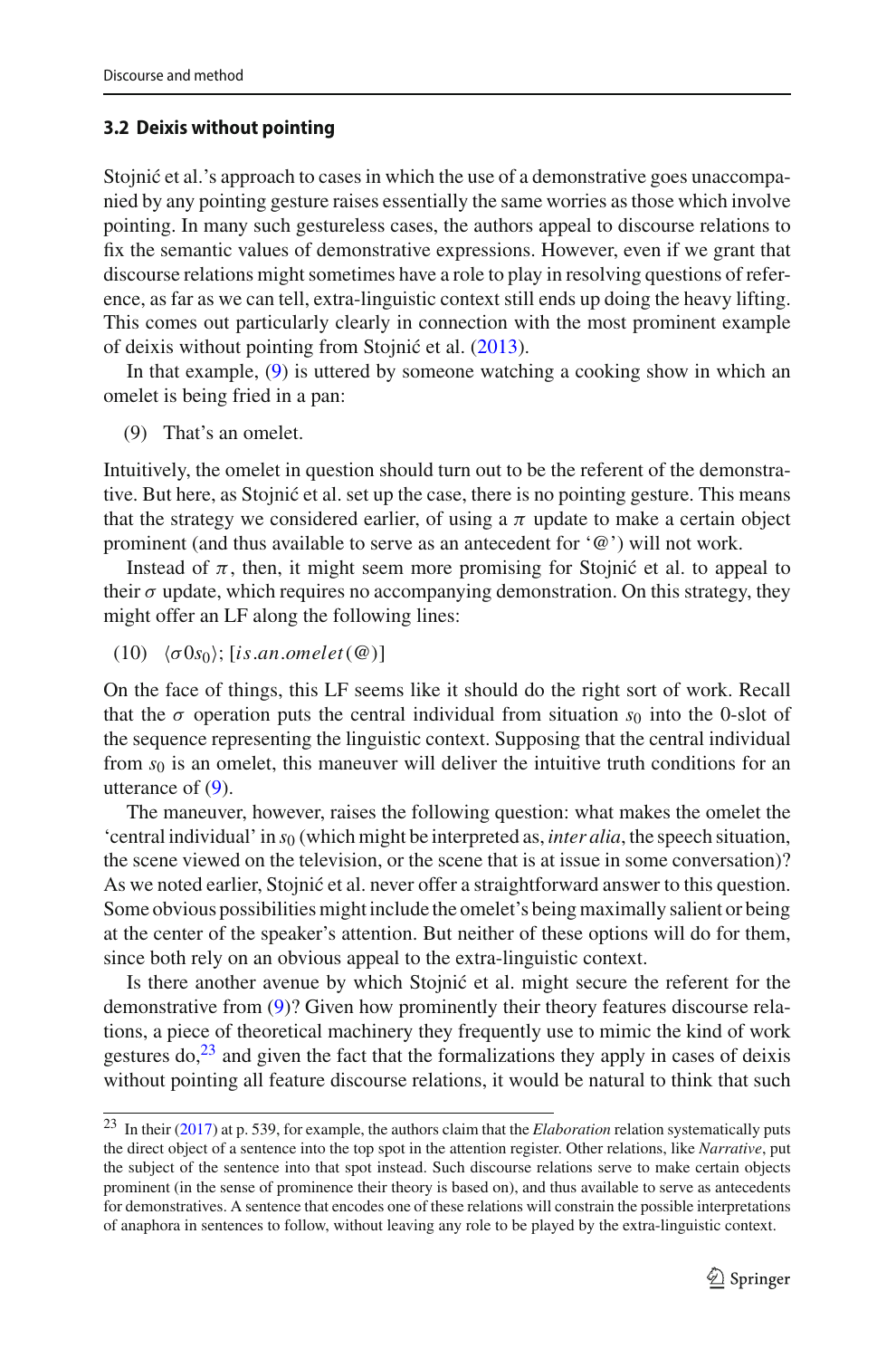relations must do substantial work in determining the referents of demonstratives in examples like [\(9\)](#page-10-0).

Crucially, however, the particular discourse relation Stojnić et al. apply to the paradigmatic omelet case is not one that updates the attentional register. To analyze [\(9\)](#page-10-0), Stojnić et al.  $(2013, p. 518)$  $(2013, p. 518)$  offer the following LF:

<span id="page-11-3"></span>(11)  $\langle \alpha 0 \rangle$ ; [*Summary*(*s*<sub>0</sub>, *e*<sub>0</sub>)];  $\langle \sigma 1s_0 \rangle$ ;  $\langle \pi 1 \mathcal{Q} that \rangle$ ; [*omelet*(*e*<sub>0</sub>, *x*<sub>1</sub>)]<sup>[24](#page-11-0)</sup>

This LF is substantially more complicated than any we have considered so far. This is because above, we presented LFs in terms of the formalism of Stojnić et al[.](#page-19-1) [\(2017](#page-19-1)), which simplifies the system from Stojnić et al[.](#page-19-0)  $(2013)$  $(2013)$  in several respects. Since the fullest explanation Stojnić et al. offer of deixis without pointing is in their  $(2013)$  $(2013)$ , however, we turn here to the full complexity of that system in order to see whether it can offer an answer to our question about reference.

In the 2013 system, Stojnić et al. assume that predicates like *being an omelet* pick out relations between events (or, more technically, and following Kratzer [2002,](#page-18-14) *eventualities*) and objects, locations, etc.<sup>25</sup> Discourse relations pick out relations between events, in this case  $s_0$  and  $e_0$ . Some discourse relations update the attention register in various ways, while others leave the register unchanged, imposing other semantic or pragmatic constraints on the discourse[.26](#page-11-2)

The contribution made by the discourse relation Stojnić et al. offer in [\(11\)](#page-11-3), *Summary*, is characterized by them as follows:

Semantically,  $e_0$  must be pa[r](#page-18-14)t of  $s_0$ . Following Kratzer [\(2002](#page-18-14)), this entails that the information in the accompanying sentence, which is fleshed out in terms of constraints on  $e_0$ , all winds up true in  $s_0$ . Pragmatically, *Summary*( $s_0$ ,  $e_0$ ) holds only if the information the speaker uses to characterize  $e_0$  provides a good answer about "what's happening" in  $s_0$ . (Stojnić et al. [2013,](#page-19-0) p. 517)

Whatever claim *Summary* might have to being an important element of our theoretical toolkit, it clearly does not provide an answer to the question of why one omelet, as opposed to some other, or as opposed to any other thing at all, should end up counting as the referent of the demonstrative from [\(9\)](#page-10-0) when the sentence is used on a particular occasion[.27](#page-11-4)

If gestures do not fix the referent of our demonstrative, however, and if *Summary* doesn't either, then what does? We suspect that Stojnić et al. will say: 'The linguistic context by itself. When there is no pointing, and when discourse relations do not shape the attention register, then a demonstrative will just pick out whichever individual is in the top slot of the context transpose.<sup>[28](#page-11-5)</sup> By our lights, however, this is an unsatisfying

<span id="page-11-0"></span><sup>&</sup>lt;sup>24</sup> So far as we can tell, this LF involves a redundant  $\pi$ -update; we will essentially ignore that update in our discussion below.

<span id="page-11-1"></span><sup>&</sup>lt;sup>25</sup> This is why the predicate *omelet* takes both a situation,  $e_0$ , and an individual,  $x_1$  as arguments.

<span id="page-11-2"></span><sup>26</sup> Compare note [23](#page-10-1) above.

<span id="page-11-4"></span><sup>&</sup>lt;sup>27</sup> In personal communication, Stojnić et al. have expressed agreement with us on this point; *Summary*, they say, is not meant to play a reference-fixing role. We are not sure what to make of their claim that '[I]t is the effect of a *Summary* that the central entity of a situation the summary is about is rendered most prominent.' (Stojnić et al. [2013,](#page-19-0) p. 518)

<span id="page-11-5"></span> $28$  In the Stojnić et al[.](#page-19-0) [\(2013](#page-19-0)) formalism, this will be the 1-slot, as the 0-slot is occupied by an event.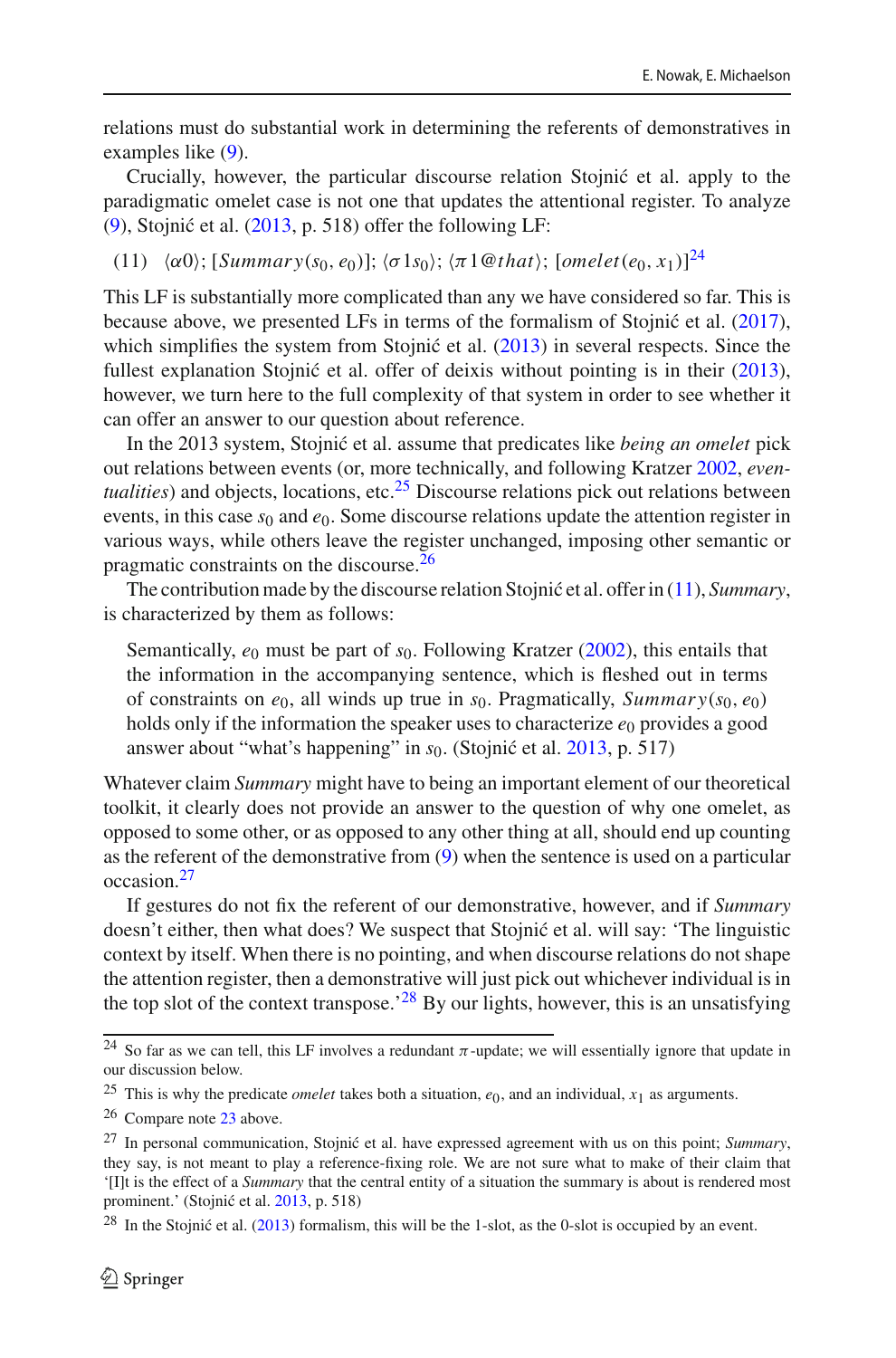answer. We see no clear way of determining *which* individual will be in the top slot of any particular linguistic context updated as per [\(11\)](#page-11-3). Nearly any Heim context will support any number of different possible summaries, each with a different object at the center.

To bring this problem into even sharper relief, notice that the first operation specified in [\(11\)](#page-11-3) is  $\langle \alpha 0 \rangle$ . This operation works roughly like a Heim-style indefinite: it puts an 'unspecified entity',  $e_0$ , into the 0-slot of the attention register.<sup>[29](#page-12-0)</sup> *Summary* requires that this event be a part of a broader event,  $s<sub>0</sub>$ , and that it in some sense provide a summary thereof.

But what events, exactly, should count as  $s_0$  and  $e_0$ ? At first glance, it might seem like different answers to this question will provide different referents for the demonstrative from  $(9)$ . If that demonstrative ends up picking out the central individual from  $e_0$ , then treating different events as  $e_0$  will yield different objects as the referent; the center of my omelet cooking is one omelet, and the center of your omelet cooking is another. So how, when we set about evaluating a particular utterance, should we know which situation to treat as  $s_0$ , and which as  $e_0$ ?

In point of fact, Stojnić et al. have a way of dodging this question. Recall that, on their analysis of  $(9)$ , namely  $(11)$ , each instance of  $s_0$  and  $e_0$  is embedded under the existential quantifier associated with  $\alpha$ . So in the context of this LF,  $s_0$  and  $e_0$ are not names for particular situations; rather,  $s_0$  and  $e_0$  are variables that range over events.<sup>30</sup> If an utterance of [\(9\)](#page-10-0) expresses the LF given in [\(11\)](#page-11-3), then it will be true with regard to any variable assignment that maps *s*<sup>0</sup> and *e*<sup>0</sup> to a pair of events in which the second summarizes the first and in which the central object in the second event is an omelet. So, on this analysis, demonstrative sentences like 'that is *F*' which are not accompanied by a gesture turn out to have the form of existentially quantified sentences: they will be true with regard to every assignment that returns a pair of events such that the second is a summary of the first and which is such that the central object of the second is an *F*.

This audacious proposal reminds us of Russel[l](#page-19-21) [\(1905\)](#page-19-21)'s line with regard to proper names. Stojnić et al. 'solve' the problem of having to pair a Kaplan context up with the referent of a demonstrative by saying that demonstratives, when unaccompanied by gestures, do not in fact refer. To repeat: deixis without pointing, according to Stojnić et al., does not involve reference. Rather, non-gestural deictic sentences, like [\(9\)](#page-10-0), are to be understood as truth conditionally equivalent to rather complicated descriptive sentences.

As with Russell's theory, this theory not only counterintuitively claims that a certain class of intuitively referential terms does not really involve reference at all, it also runs into trouble where folk intuitions about truth conditions are concerned. Suppose you utter [\(9\)](#page-10-0) while we are watching Julia Child cook an omelet on TV. We would contend that you have said something true. The theory described by Stojnić et al. correctly predicts this. On that theory, your utterance is analyzed using  $(11)$ , and since there

<span id="page-12-0"></span> $29$  This is why, in the Stojnić et al[.](#page-19-0) [\(2013](#page-19-0)) formalism, the top-ranked individual in an attentional context must occupy not the 0-slot, but the 1-slot; otherwise we would lose track of the relevant event.

<span id="page-12-1"></span><sup>&</sup>lt;sup>30</sup> Stojnić et al. (p.c.) confirm that this was their intended reading of the sentence, and that the point of adding the existential quantifier to the front of the LF was indeed to avoid the sort of worry raised in the last paragraph.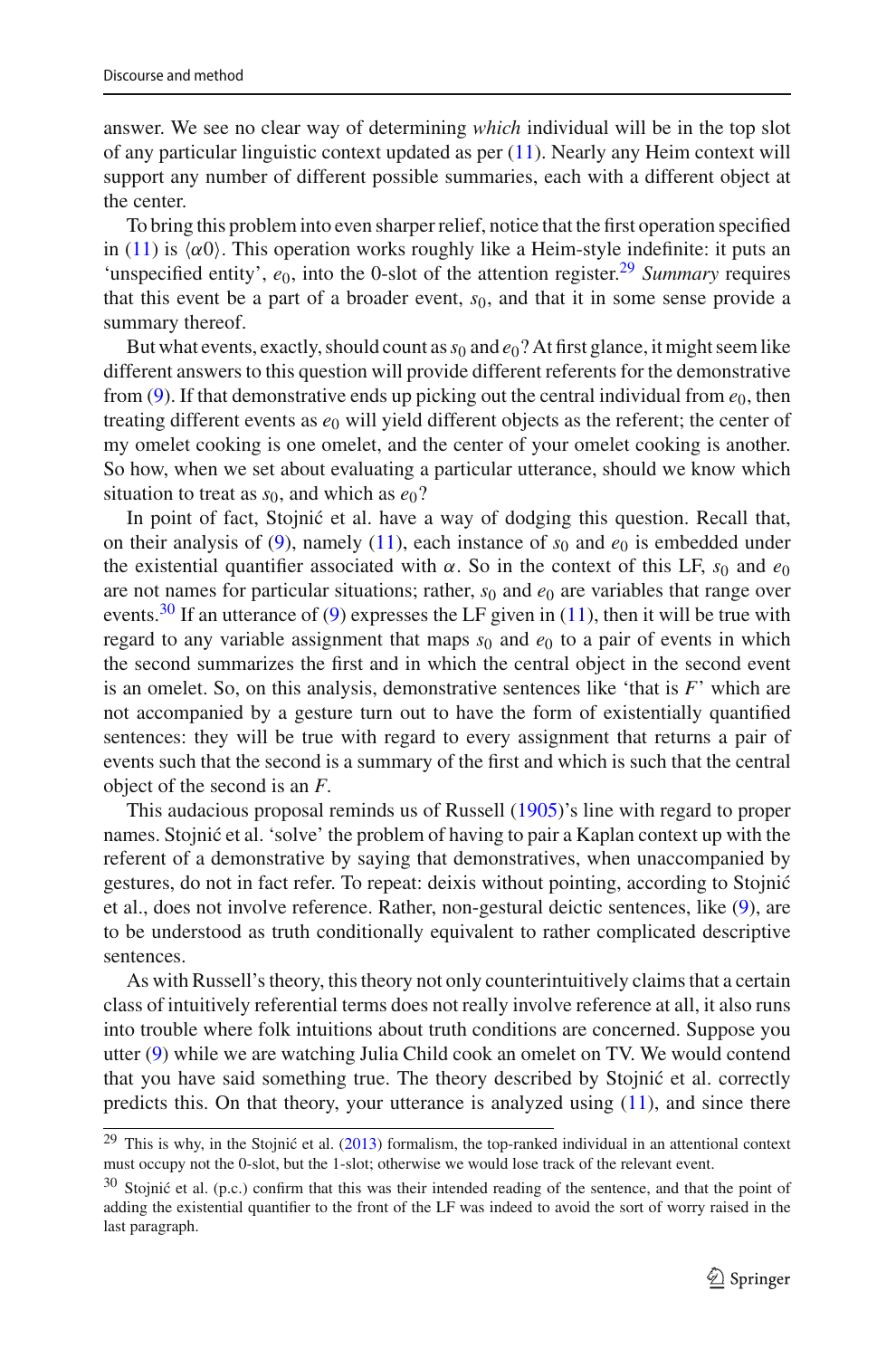is a pair of situations that meets the constraints that LF imposes, the theory predicts that you have said something true. Now suppose, however, that we are standing on the street and there are no omelets anywhere nearby. You say [\(9\)](#page-10-0). Intuitively, you say something false or otherwise defective. But, on the theory described by Stojnić et al., this is not the result we get. Somewhere in the universe there is almost certainly a pair of events such that one summarizes the other and has an omelet at its center. So, their account is very likely to predict that you have said something true.

This strikes us as an unacceptable result. We take it to be a minimum condition on the adequacy of any story about demonstratives that it make what you say in the case just described false. In order to get that result out of Stojnić et al.'s theory, we would need a way to rule out all of the possible evaluations of [\(9\)](#page-10-0) that involve pairs of omelet-involving situations that are nowhere near the place and time of the speech act in question. We see no way of pulling off that trick without invoking the place and time of the speech act. Regardless of whether you build domain restriction into the quantifier associated with the  $\alpha$  operation or limit peoples' judgments about truth to some subset of the model, all of the available avenues would appear to run through the Kaplan context.

The proposal Stojnić et al. offer also seems to conflict with their own claim that utterances of sentences like [\(9\)](#page-10-0) are 'situated utterances' (Stojnić et al. [2013,](#page-19-0) pp. 502, 505, 517–518). Informally, they often write as though there is a relevant situation for the evaluation of the utterance: either the one in which the speech act occurs or else one which is somehow made clear by that speech act, as when we are trying to interpret a sentence uttered on television. But we can see no way of squaring this claim with the LF that Stojnić et al. propose to associate with utterances like  $(9)$ . The problem is that this LF embeds  $s_0$  under what is effectively an existential quantifier—since it is anaphorically linked to *e*0, which is explicitly quantified over, via the *Summary* relation—meaning that there is no way for it to be matched to any one situation in particular. In other words, there is no sense in which the LF reflects the 'situated-ness' of the utterance.

Of course, Stojnić et al. could modify their proposed LF, dropping the quantifier and treating terms like  $s<sub>o</sub>$  as meta-language names for particular events. But we fail to see how that would amount to anything other than a concession that the truth conditions associated with a sentence like [\(9\)](#page-10-0) depend on the extra-linguistic context in which [\(9\)](#page-10-0) is uttered or evaluated. That, however, is precisely the sort of view that Stojnić et al. promised to break with—for this is just to admit that the meanings of demonstratives are context-sensitive in exactly the way that philosophers have long taken them to  $he<sup>31</sup>$  $he<sup>31</sup>$  $he<sup>31</sup>$ 

To underscore the strangeness of Stojnić et al.'s proposal, consider a case in which two omelets are being prepared side-by-side. One is a vegetarian omelet, the other

<span id="page-13-0"></span> $31$  If all that Stojnić et al. mean by claiming that demonstratives are not sensitive to context is that no element corresponding to the contribution made by the demonstrative to the LF associated with a demonstrative sentence is sensitive to permutations of the context parameter, then their original claim becomes significantly less striking. Indeed, as we understand the state of play in the literature, this is now a very prominent view, if not the standard one: context resolution takes place not in the semantics, on many leading views, but in the post-semantics. Stojnić et al.'s proposal, on this reading, would differ in locating the effects of context in the pre-semantics instead, but this would not be the radical revision we took the authors to have been advancing.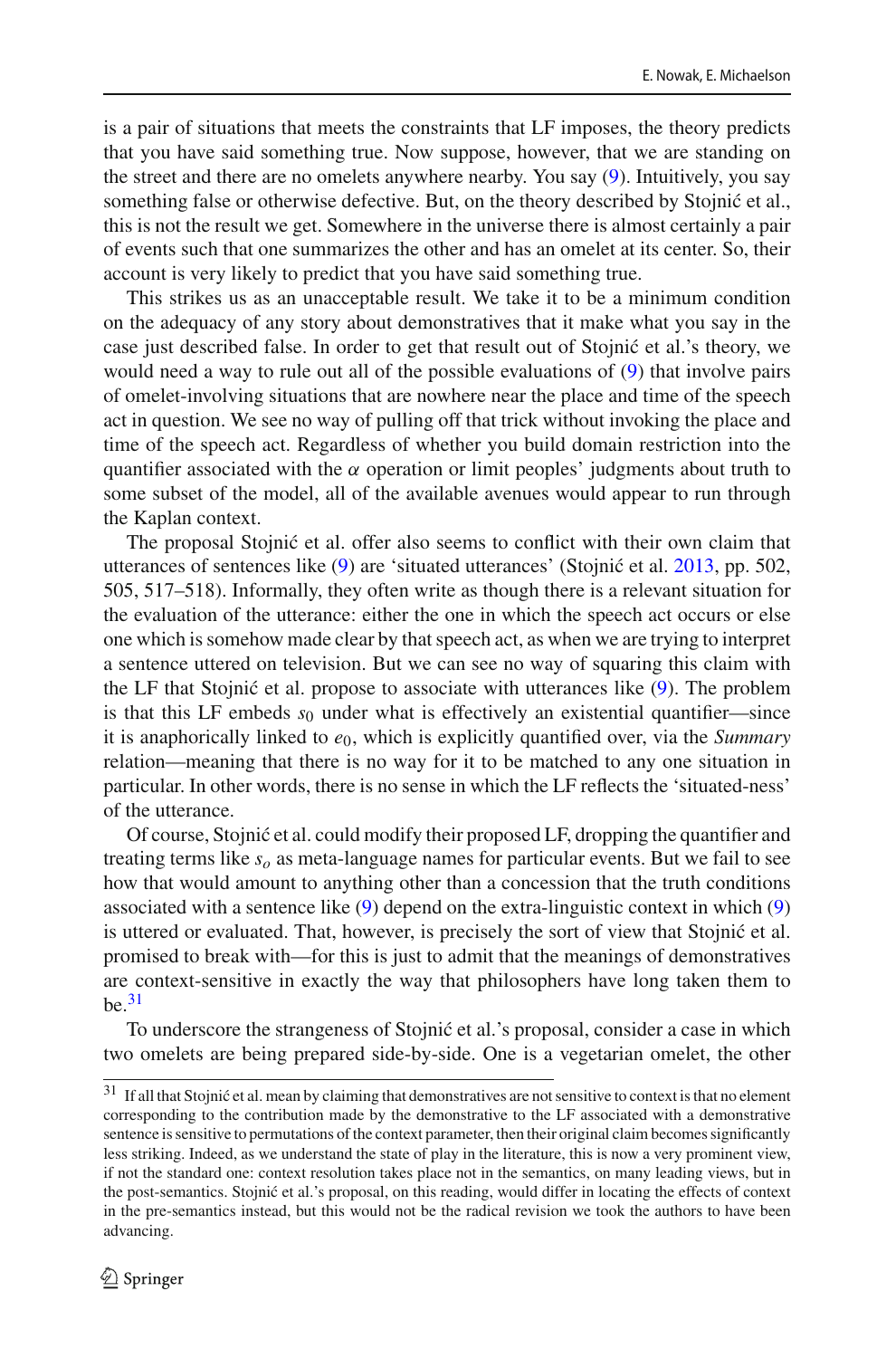filled with ham. Imagine that a vegetarian speaker says to her listener, who knows that she is a vegetarian:

<span id="page-14-0"></span>(12) That's a lovely-looking omelet.

We take it that it will be extremely natural for the listener to take the speaker to be talking about the vegetarian omelet—though, obviously, there are situations in which that might be overridden. Absent a gesture from the speaker, however, there is no way for Stojnić et al. to explain that natural interpretation in terms of the LF to be associated with [\(12\)](#page-14-0). The problem isn't that the relevant LF will associate the demonstrative here with some other referent. Rather, the problem is that, on Stojnić et al.'s reading, the LF associated with [\(12\)](#page-14-0) is purely quantificational, and lacking in any referential properties at all. So any natural interpretation of the utterance will actually amount to a misunderstanding of its logical form.

We have focused here on the most prominent example of deixis without pointing from Stojnić et al[.](#page-19-0)  $(2013)$ . But lest the reader think that our focus has been somehow uncharitable, let us consider another of their examples. Imagine that someone utters the following sentence while standing in front of a telescope that is aimed at Jupiter:

<span id="page-14-1"></span>(13) That is Jupiter.

Stojnić et al. want their theory to associate the following update with  $(13)$ :

(14)  $\langle \alpha 0 \rangle$ ; [*Summary*( $s_0, e_0$ )];  $\langle \sigma 1s_0 \rangle$ ;  $\langle \pi 1 \mathcal{Q} that \rangle$ ; [*jupiter*( $e_0, x_1$ )]

What's being summarized here, according to Stojnić et al[.](#page-19-0) [\(2013](#page-19-0)), is 'a scene viewed through the telescope' (p. 519).<sup>[32](#page-14-2)</sup> So the truth or falsehood of  $(13)$  will depend on whether there is a pair of events, one of which summarizes the other and has Jupiter as its central object. For the purpose of considering this example, we are going to assume that Stojnić et al. can offer us some story about how the domain of quantification for  $\alpha$ is to be restricted to scenes viewed through the telescope present in the actual speech situation. Even granting this, we find the proposed analysis problematic in several ways.

First of all, we think it is important to stress that, as a matter of empirical fact, it will only very rarely be the case that people who look through telescopes, microscopes, and similar devices converge on the same object. Learning to identify objects in a microscope takes significant practice, and except where the most powerful telescopes and the most obvious targets are involved, the most common refrain at astronomy demonstrations is 'what am I supposed to be looking at here?'<sup>[33](#page-14-3)</sup> In other words, we reject the thought that it is appropriate to treat notions like 'whatever is centrally imaged by a telescope' as basic in a theory that aims to answer questions like: under what conditions are utterances of sentences like  $(13)$  true or false? Not only are we

<span id="page-14-2"></span><sup>32</sup> We leave aside the question of whether a scene can legitimately count as an event (or even an 'eventative'). Clearly, one can construct a corresponding event easily enough: an event of someone's *looking* through the telescope. We take it that this must be what Stojnić et al. have in mind.

<span id="page-14-3"></span><sup>&</sup>lt;sup>33</sup> There has, in fact, been a great deal of work in the philosophy of science aimed at trying to understand how it is that we see through these sorts of devices. No one, to the best of our knowledge, takes things to be nearly so simple as Stojnić et al. assume. For a helpful discussion of the sorts of issues that arise with respect to microscopes, for instance, see Hackin[g](#page-18-16) [\(1981](#page-18-16)).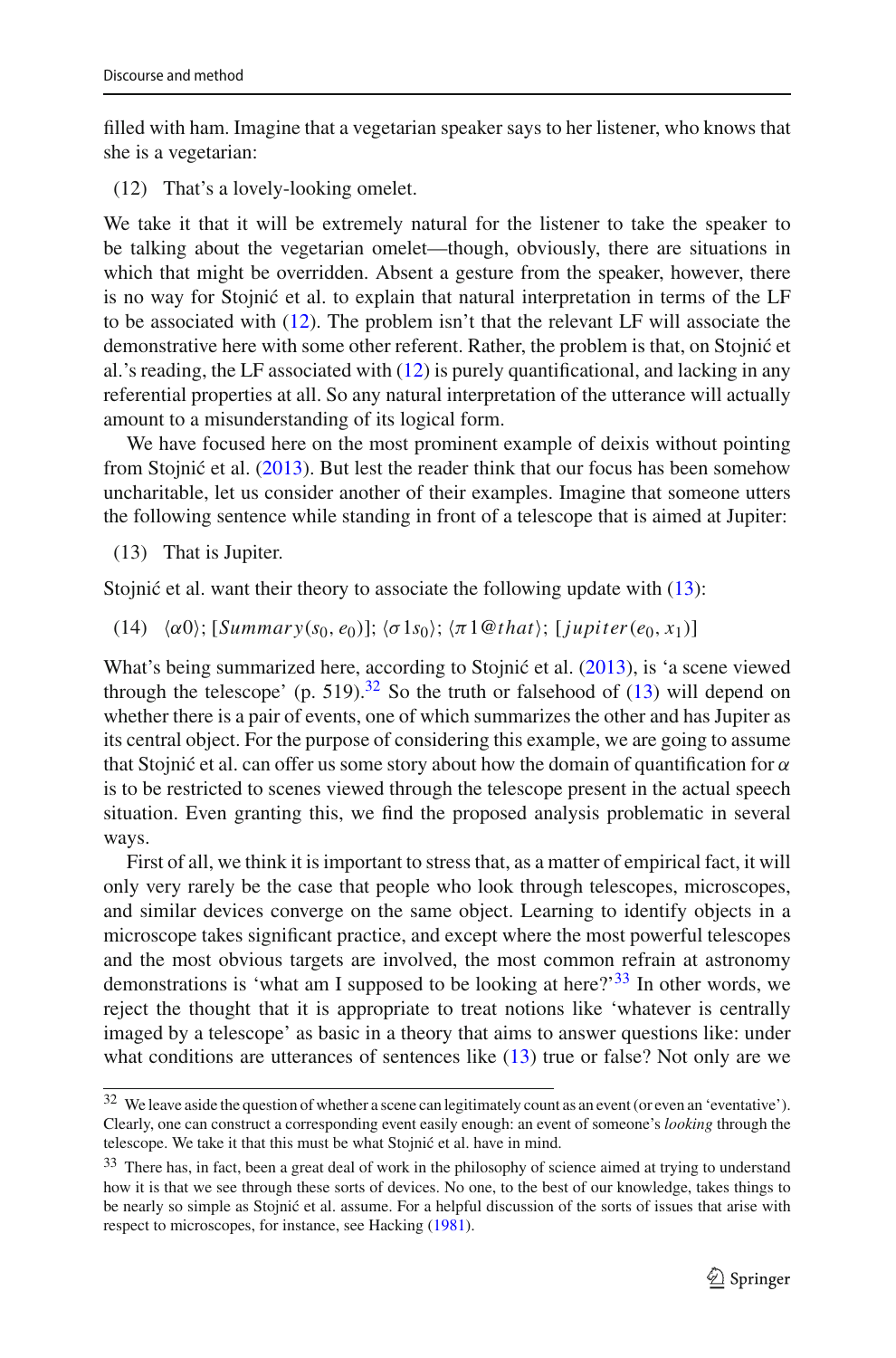skeptical that there is a well-behaved property of *being what is centrally imaged in a telescope*, a theory like Stojnić et al.'s holds our overall understanding of what makes an utterance like [\(13\)](#page-14-1) true or false hostage to our understanding of this property. This hardly strikes us as a desirable feature for a theory of demonstratives.

To illustrate the point, imagine a fuller description of the situation described above: one that specifies that, in addition to Jupiter's being visible in the telescope, Ganymede, its largest moon, is visible as well. However, suppose that, although Ganymede is visible, it is mostly occluded—such that only an expert astronomer would be able to recognize that it is visible at all. In this case, we can imagine such an expert uttering either  $(13)$  or  $(15)$ :

- <span id="page-15-0"></span>[\(13\)](#page-14-1) That is Jupiter.
- (15) That is Ganymede, Jupiter's largest moon.

Either utterance seems perfectly acceptable to us. Now, for Stojnić et al. to successfully predict this, it looks like they'll need to accept that Ganymede can count as being centrally imaged in the telescope in this situation. Since they don't want to appeal to extra-linguistic context beyond the event of the imaging, we take it that it should not matter who is uttering [\(15\)](#page-15-0). Regardless of this, there is *an* event that summarizes the scene viewed through the telescope with Ganymede at its center.

We find this prediction implausible. To our ear, when  $(15)$  is uttered by a novice who would be unable to look through the telescope and identify Ganymede, the utterance is at the very least infelicitous. Of course, we don't mean to commit ourselves to anything like the claim that, for demonstratives to refer, the speaker must be occurrently perceiving her intended referent. We do, however, think that there is likely to be some potentially complex relationship between the discriminatory capacities of the speaker and the objects that we take her to be capable of referring to with demonstratives. Whatever this relationship is, the speaker—and hence the extra-linguistic context looks to be an essential part of it.

Even if we set these worries aside for the sake of argument, we again see no way to make Stojnić et al.'s picture work without invoking the extra-linguistic context. Imagine a case in which the view through a nearby telescope is of a large, uniform, white circle against an undifferentiated black background. Is an utterance of  $(13)$  true or false in this context? Well, that presumably depends on what the telescope is actually imaging. The scene through the telescope might appear identical to any desired level of detail with the telescope either imaging Jupiter or a cleverly illuminated sheet of paper that happens (randomly) to have marks on it that look identical to Jupiter's surface, up to any desired level of detail. Intuitively, [\(13\)](#page-14-1) is true in the first case but false in the second. But since the scene is visually indiscriminable in both cases, it would seem that truth and falsity must depend on the scene's relational properties. As best we can tell, that's just to say that the truth or falsity of [\(13\)](#page-14-1) depends here on the extra-linguistic context.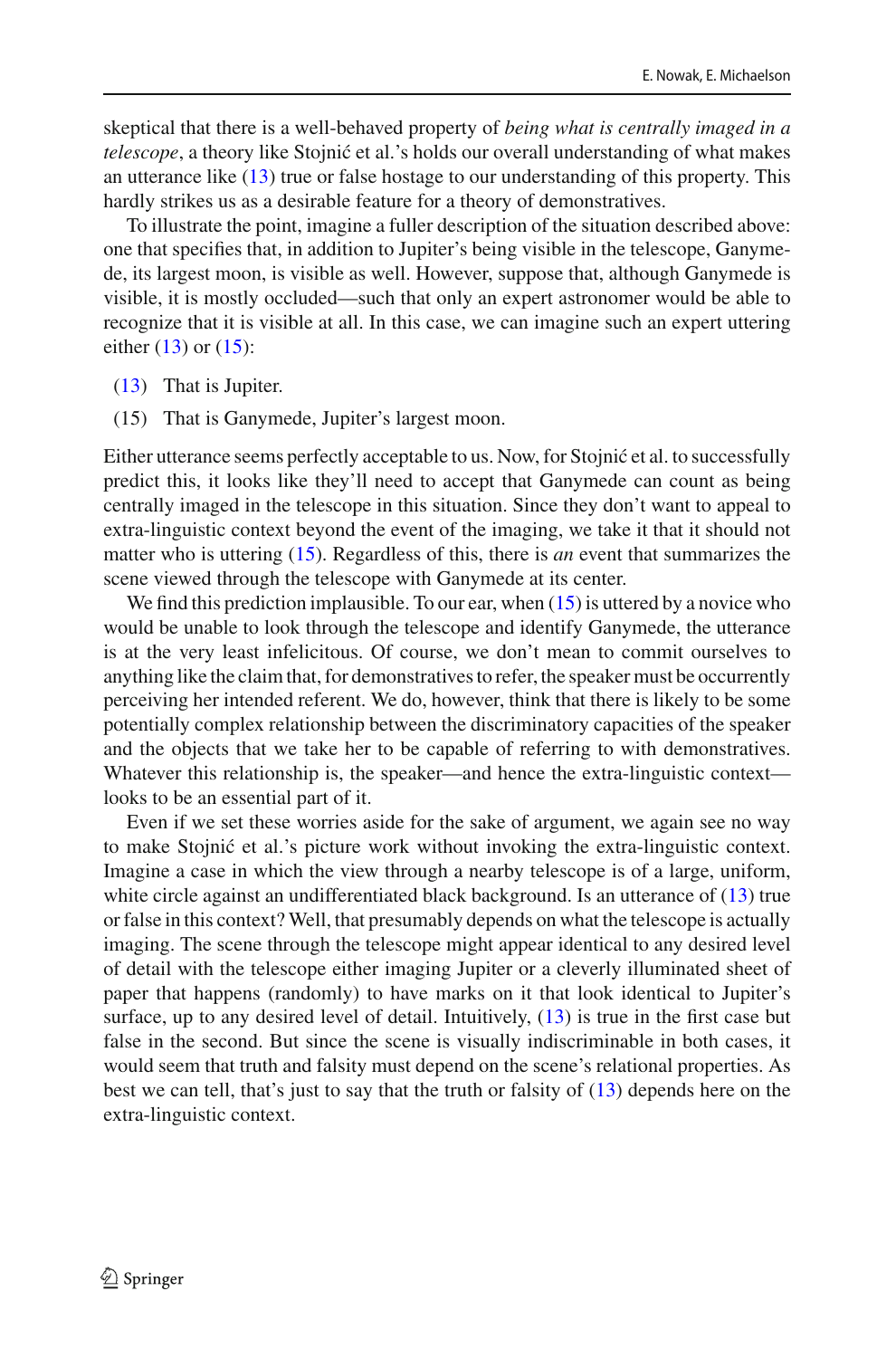#### **4 Conclusion**

In this essay we have argued that, while it is indeed possible to offer a semantic picture that exchanges the challenge of explaining indexicality or assignment-sensitivity for the challenge of explaining disambiguation, this by no means eliminates appeals to extra-linguistic context. On the contrary, even in their brief remarks on the nature of disambiguation, Stojni´c et al. routinely appeal to extra-linguistic context. Absent further argument, we cannot see how moving appeals to extra-linguistic context into the 'pre-semantics' of one's theory constitutes a real step forward in our understanding of the meanings of terms like pronouns and demonstratives.

Instead, we are inclined to think that, in trading questions like 'On what does the reference or value of a use of e.g. a demonstrative depend?' or 'On what does the truth or falsity of a demonstrative sentence depend?' for the question 'What determines which of any number of unpronounced items should be used to represent the meaning of a demonstrative sentence at the level of logical form?' we may have taken a step backwards in terms of the clarity of our inquiry. Moreover, we suspect that, if one could answer either of these first two questions in a satisfying way, it would be possible to implement the resulting theory, formally, at the level of pre-semantics, semantics, or metasemantics—however one might be inclined by other sorts of background considerations.

This does not mean that nothing is at stake in deciding whether, semantically speaking, demonstratives are highly ambiguous, as Stojnić et al. propose, or whether their meaning can be captured by a unified character, or whether they should be represented simply using free variables. In fact, we think that quite a lot is at stake here. For instance, one might think that Gric[e](#page-18-17) [\(1989](#page-18-17))'s dictum that we should not multiply lin-guistic items beyond necessity is very much at issue.<sup>[34](#page-16-0)</sup> Equally, one might worry that the sorts of languages described by Stojnić et al. might be unlearnable for finite beings like ourselves. We doubt that either of these issues will prove at all straightforward, and we have no ambitions of trying to settle either here.

Although this essay has been mostly critical, we would like to close on a constructive note. Although we disagree with the details of the position Stojnić et al. describe, we are sympathetic to the thought that it may well be a mistake to appeal to extra-linguistic context in order to fix the reference of demonstratives. Both of us come from the West Coast tradition of semantics—a tradition which has long been associated with the quest to locate the one true metasemantics for demonstratives—but we increasingly find ourselves worrying that recent theories about how context determines demonstrative reference have become implausibly baroque. Perhaps, like us, Stojnić et al. have been moved by the niggling sense that there has to be a better way forward.

Consider a recent example from Kin[g](#page-18-6) [\(2013](#page-18-6)), who is modifying an earlier proposal in re[s](#page-19-13)ponse to a bevy of arguments later to appear in Speaks  $(2016)$  $(2016)$ :<sup>[35](#page-16-1)</sup>

<span id="page-16-0"></span><sup>34</sup> We are ourselves unsure what the force of this 'should' this is supposed to be. At the end of the day, our best guess would be that this should be understood as an aesthetic principle.

<span id="page-16-1"></span><sup>&</sup>lt;sup>35</sup> Even more confusin[g](#page-18-8)ly, the earlier proposal appears in King [\(2014b\)](#page-18-8), which finally went to press only after it had already been supplanted.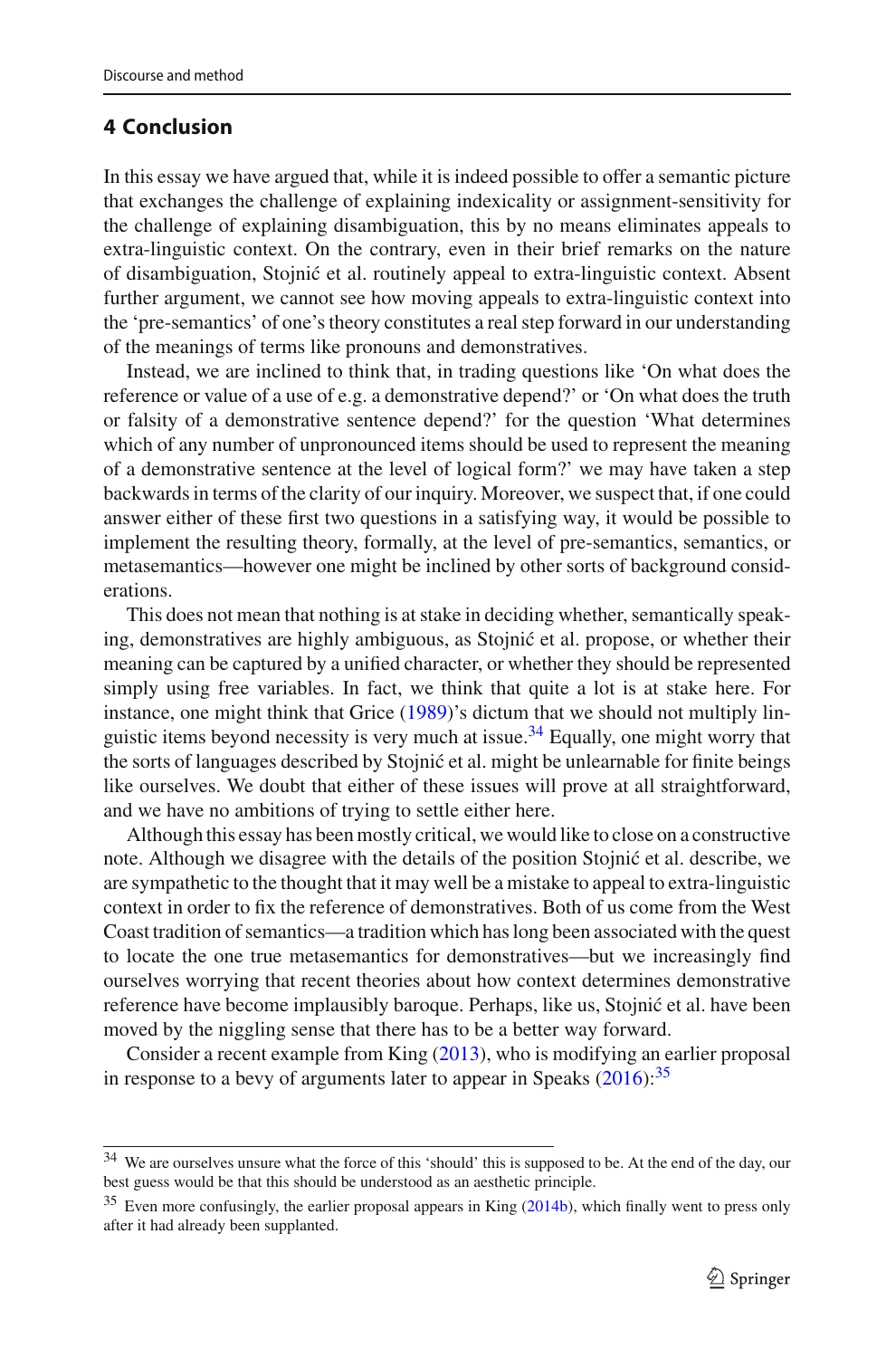A speaker S's use  $\delta$  of a demonstrative expression in context c has o as its semantic value iff 1. o is the object of S's controlling intention in using  $\delta$  in c; and 2. a competent, reasonable, attentive hearer H who knows the common ground of the conversation at the time S utters  $\delta$ , and who has the properties attributed to the audience by the common ground at the time S utters  $\delta$  would recognize that o is the object of S's controlling intention in using  $\delta$  in c in the way S intends H to recognize her intention. (Kin[g](#page-18-6) [2013,](#page-18-6) pp. 300–301)

The notion of a 'controlling intention' here is a highly technical one, one which depends on understanding intentions on the model of plans (cf. Bratma[n](#page-18-18) [1987\)](#page-18-18) and positing, further, that those plans are to be individuated hyperintentionally. Basically, reference to *o* succeeds if the speaker intends for her listener to identify *o*, specified *de dicto*, as her intended referent—and so long as a suitably-idealized version of the listener would in fact identify, via this very same *dictum*, this object as the speaker's intended referent. Otherwise, reference fails.

We have no desire to argue against the specifics of King's proposal here.<sup>36</sup> Rather, we want merely to suggest that, when faced with a proposal like this one, one reasonable reaction might well be to ask whether we should return to our starting assumptions to see whether we took a wrong turn somewhere. Stojnić et al. suggest that we went wrong in appealing to extra-linguistic context to determine the reference of demonstratives. Instead, we should appeal only to linguistic conventions. We take our arguments to have been directed against the second of these suggestions, not the first. Here is an alternative which is also compatible with the first: reject the claim that sentences containing demonstratives have canonical truth conditions, strictly speaking. Instead, we might suppose that demonstratives serve as something like place-holders—unassigned variables, if you like—which get assigned to a values only when we focus in on some more specific questions about the relevant speech act.<sup>37</sup> Standard questions might include: what was the speaker trying to communicate? What would a reasonable listener have likely recovered in these circumstances? And how might we, as external observers knowing all the relevant facts, settle a bet on the truth or falsity of the utterance? While the answers to these questions will themselves require appeals to extra-linguistic context, those appeals will plausibly turn out to be more straightforward and direct than when we try to ask about reference *simpliciter*.

Our aim here is not to defend this suggestion.<sup>38</sup> Rather, what we hope to have clarified is that, if one is motivated to try to avoid appealing to the extra-linguistic context to determine *the* reference of a demonstrative, that may indeed prove possible. We have argued that it is not made possible, in any deep sense at least, by appealing to linguistic conventions. But one can also give up this assumption by rejecting the uniqueness presupposition that has driven so much of our inquiry into the nature

<span id="page-17-0"></span><sup>36</sup> See, however, Michaelso[n](#page-19-17) [\(2013](#page-19-17)), Nowak (forthcoming), and Nowak and Michaelso[n](#page-19-22) [\(2019a](#page-19-22), [b](#page-19-23)) for such arguments.

<span id="page-17-1"></span> $37$  This suggestion is, in fact, compatible with Stojnić et al.'s semantics with only minor modifications. What we would need is to modify the update functions so as to add variables to the top position(s) in the input context. So, for example,  $\langle \pi 0U\text{-}notch \rangle$  would become  $\langle \pi 0x_1 \rangle$ . In keeping with the present proposal, the assignment of  $x_1$  will depend on what question we are asking.

<span id="page-17-2"></span><sup>&</sup>lt;sup>38</sup> For a defe[n](#page-19-22)se of the thesis, see Nowak (forthcoming), and Nowak and Michaelson [\(2019a](#page-19-22)).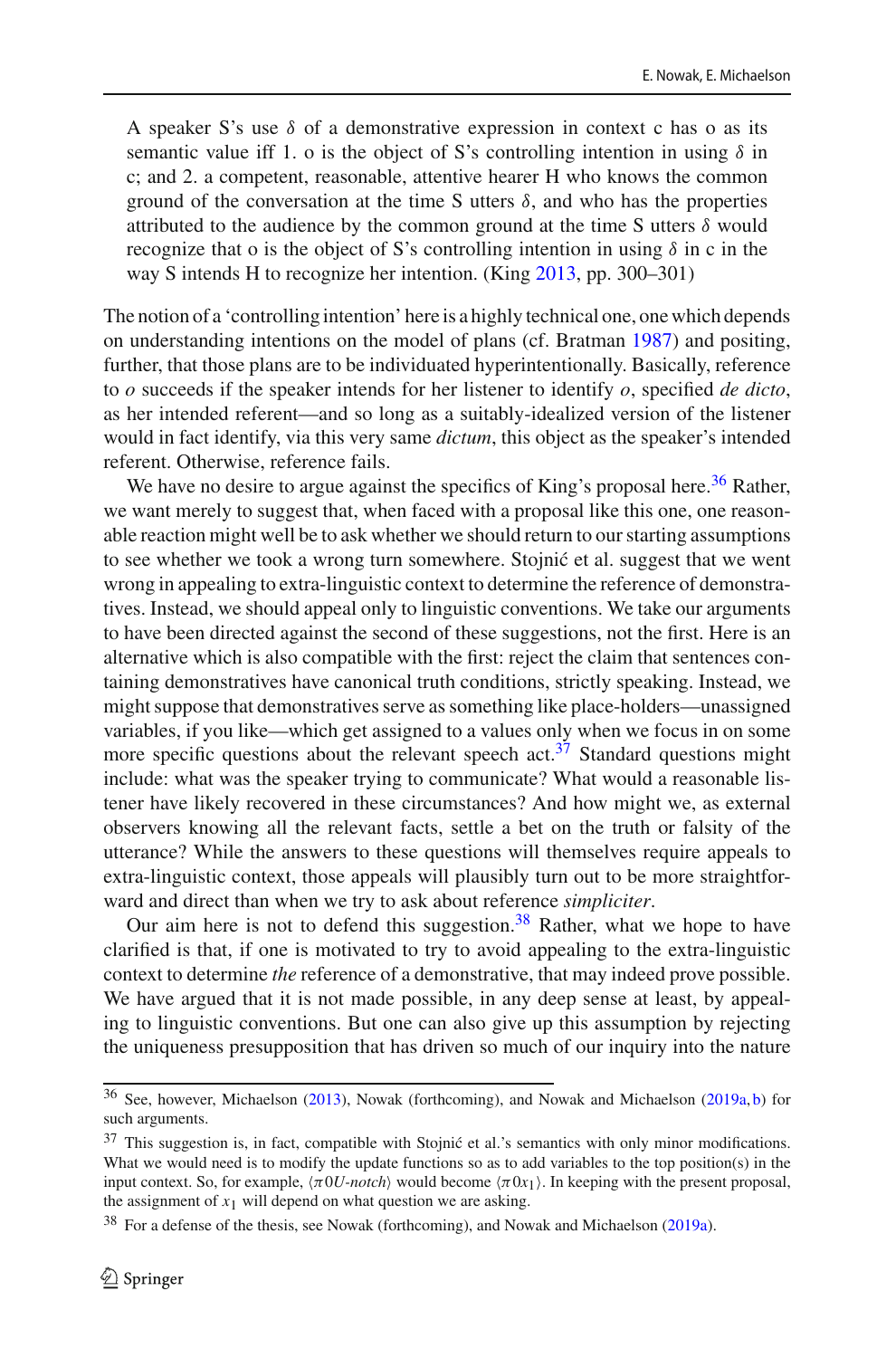of reference. Rather than offering a theory of how *the* reference of a demonstrative depends on certain aspects of the extra-linguistic context, one can aspire to offer a theory of how the *sort of reference relevant to understanding successful communication* or *a listener's expected reactions* or *betting behavior* or *judgments of sincerity* might depend on extra-linguistic context. And then one can hope to to start to map out what relationships there might be, if any, between these different types of reference.

Given the sorts of theories to which this traditional assumption has led us, we think that it is worth at least considering this sort of alternative. Not the superficial alternative of exchanging context-sensitivity for ambiguity, but the more radical alternative of embracing truth conditional indeterminacy as a more substantial fact of our linguistic lives than we might previously have thought. $39$ 

**Open Access** This article is distributed under the terms of the Creative Commons Attribution 4.0 International License [\(http://creativecommons.org/licenses/by/4.0/\)](http://creativecommons.org/licenses/by/4.0/), which permits unrestricted use, distribution, and reproduction in any medium, provided you give appropriate credit to the original author(s) and the source, provide a link to the Creative Commons license, and indicate if changes were made.

#### **References**

- <span id="page-18-4"></span>Bach, K. (1992). Intentions and demonstrations. *Analysis*, *52*(3), 140–146.
- <span id="page-18-13"></span>Barwise, J., & Perry, J. (1983). *Situations and attitudes*. Cambridge, MA: MIT Press.
- <span id="page-18-3"></span>Bertolet, R. (1980). Demonstrations and intentions. *Philosophical Studies*, *38*(1), 75–78.
- <span id="page-18-18"></span>Bratman, M. (1987). *Intention, plans, and practical reason*. Cambridge, MA: Harvard University Press.
- <span id="page-18-10"></span>Caplan, B. (2003). Putting things in contexts. *Philosophical Review*, *112*(2), 191–214.
- <span id="page-18-15"></span>Fodor, J., & Lepore, E. (2004). Out of context. *Proceedings and Addresses of the American Philosophical Association*, *78*(2), 77–94.
- <span id="page-18-5"></span>Gauker, C. (2008). Zero tolerance for pragmatics. *Synthese*, *165*(3), 359–371.
- <span id="page-18-17"></span>Grice, H. P. (1989). Further notes on logic and conversation. *Studies in the way of words* (pp. 41–57). Cambridge, MA: Harvard University Press.
- <span id="page-18-16"></span>Hacking, I. (1981). Do we see through a microscope? *Pacific Philosophical Quarterly*, *62*(4), 305–322.
- <span id="page-18-12"></span>Heim, I. (1982). *The semantics of definite and indefinite noun phrases*. Ph.D. thesis, University of Massachussetts, Amherst.
- <span id="page-18-0"></span>Kaplan, D. (1977). Demonstratives. In J. Almong, J. Perry, & H. Wettstein (Eds.), *Themes from Kaplan* (pp. 481–563). Oxford: Oxford University Press.
- <span id="page-18-1"></span>Kaplan, D. (1978). Dthat. In P. French, T. Uehling, & H. Wettstein (Eds.), *Contemporary perspectives in the philosophy of language* (pp. 383–400). Minneapolis: University of Minnesota Press.
- <span id="page-18-2"></span>Kaplan, D. (1989). Afterthoughts. In J. Almog, J. Perry, & H. Wettstein (Eds.), *Themes from Kaplan* (pp. 565–614). Oxford: Oxford University Press.
- <span id="page-18-11"></span>Kehler, A. (2002). *Coherence, reference, and the theory of grammar*. Stanford: CSLI.
- <span id="page-18-6"></span>King, J. C. (2013). Supplementives, the coordination account, and conflicting intentions. *Philosophical Perspectives*, *27*(1), 288–311.
- <span id="page-18-7"></span>King, J. C. (2014a). The metasemantics of contextual sensitivity. In A. Burgess & B. Sherman (Eds.), *Metasemantics: New essays on the foundations of meaning* (pp. 97–118). Oxford: Oxford University Press.
- <span id="page-18-8"></span>King, J. C. (2014b). Speaker intentions in context. *Noûs*, *48*(2), 219–237.
- <span id="page-18-14"></span>Kratzer, A. (2002). Facts: particulars or information units. *Linguistics and Philosophy*, *25*(5–6), 655–670.
- <span id="page-18-9"></span>Lakatos, I. (1974). Science and psuedoscience. In G. Vesey (Ed.), *Philosophy in the Open*. London: Open University Press.

<span id="page-18-19"></span><sup>&</sup>lt;sup>39</sup> Our thanks to Jonathan Cohen and Nathaniel Hansen for comments and discussion, and to Una Stojnić, Matthew Stone, and Ernie Lepore for their gracious and critical feedback. Thanks as well to the editors of *Linguistics and Philosophy* and to our two anonymous referees for their very helpful comments.